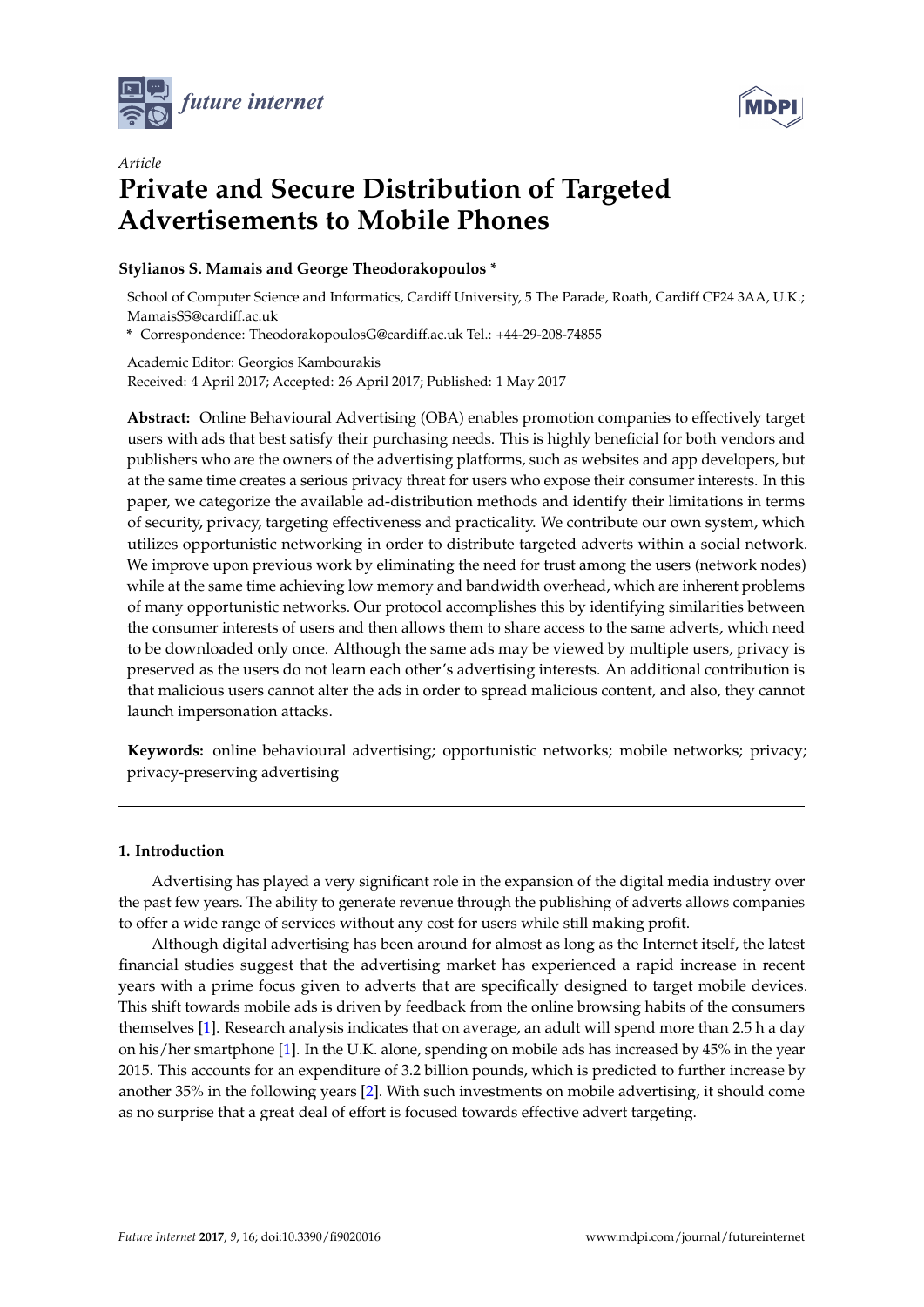Online Behavioural Advertising (OBA) is a highly effective method for distributing content-aware adverts that target consumers based on their individual interests [\[3\]](#page-19-2). From a business point of view, OBA is beneficial to both vendors and consumers as the former increase revenue and the latter are only presented with ads that are relevant to their needs. Regardless of the commercial benefits, targeted advertising raises serious privacy concerns.

# *1.1. Problem Statement*

Targeting of content-aware adverts is only possible after analysing a user's behavioural conducts. This practice utilizes private data that may reveal sensitive information, such as demographics, ideological and religious inclinations, shopping and browsing practices, lifestyle preferences and pretty much any other intelligence that can be deduced depending on the platform.

Although OBA has been employed for years, the ever-increasing usage of smartphones further escalates the existing problem. In addition to being more pervasive than computers, mobile devices incorporate a multitude of tracking capabilities that computers simply do not have. Smartphones have access to information such as personal text messages, emails, GPS coordinates, WiFi access point locations, purchasing habits through applications, such as Apple pay or loyalty point apps, and activity sensors.

Although the general public may not be fully aware of the technical details of OBA, numerous relevant studies indicate that the majority of people disapprove of being tracked. Specifically, a survey conducted by Pew Research Center showed that 68% of Americans view targeted ads in a negative way [\[4\]](#page-19-3). Despite more than half of the population disapproving of ads, we still need to acknowledge that targeted ads are vital for the offering of free services. Finding an alternative method of delivering personalized ads without compromising privacy is therefore an important problem that deserves to be addressed.

## *1.2. Contribution and Paper Layout*

In this article, we aim to address the privacy concerns of targeted advertising by offering an alternative ad-distribution system. The contribution of our system compared to existing approaches is that it eliminates the need for trust among users, reduces memory and bandwidth overhead and also addresses the issue of security against impersonation and fake-ad injection attacks. We begin by illustrating the operation of the current OBA model and indicating its issues in Section [2.](#page-1-0) In Section [3,](#page-2-0) we examine and classify other proposed ad-distribution systems and then evaluate them in terms of privacy, security, targeting effectiveness and practicality. In Section [4,](#page-5-0) we first consider our observations from the evaluation of the relevant work and then determine a threat model, as well as a set of operational requirements, which will serve as evaluation criteria for our system, which we present in Section [5.](#page-6-0) In Section [6,](#page-14-0) we evaluate our system with respect to the relevant work by examining different threat scenarios, which are determined based on the threat model and evaluation criteria that we define in the previous section. Finally, in Section [7,](#page-19-4) we summarize our findings and present our conclusions.

#### <span id="page-1-0"></span>**2. The OBA Model**

Online Behavioural Advertising (OBA) is defined by the United States Federal Trade Commission (FTC) as "the practice of tracking an individual's online activities in order to deliver advertising that is tailored to the individual's interests" [\[5\]](#page-19-5).

The OBA system that is currently operational consists of four components. The central component is known as the Ad-Networkand is responsible for monitoring the users' behaviour in order to present them with relevant ads. Directly connected to the Ad-Network are the Advertisers and the Publishers. Advertisers operate as representatives of businesses who wish to promote products and services through advertising campaigns. The Advertisers create promotional material and supply it to the Ad-Network along with pricing details, i.e., along with the price they are willing to pay to the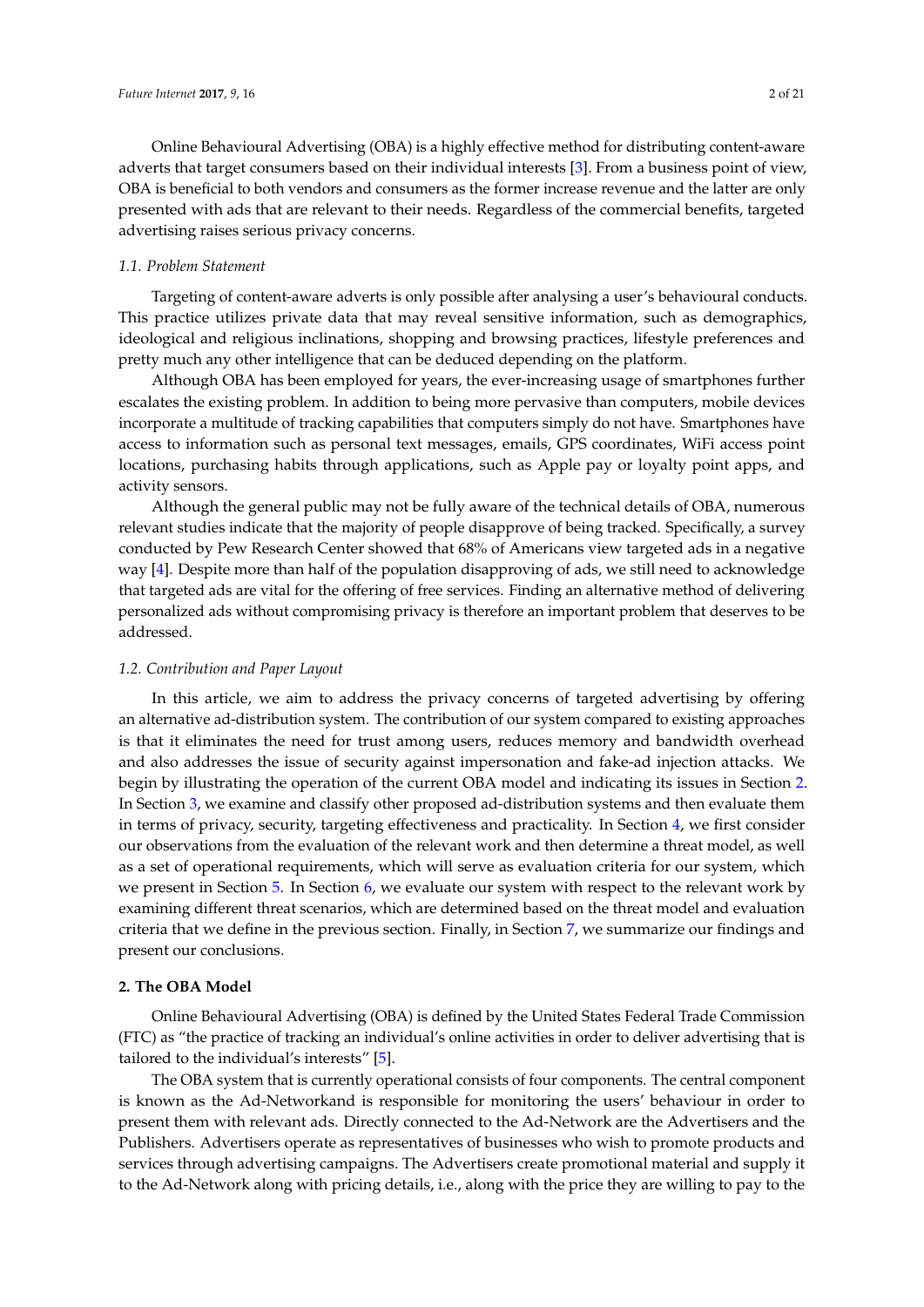Ad-Network every time their ads are being clicked on or viewed. The Ad-Network is responsible for delivering the ads to the consumers.

The adverts reach consumers by being displayed on platforms that are commonly viewed by users. These platforms are known as Publishers and are primarily websites, software applications or other popular services that are regularly visited by users. For an agreed price, Publishers give full control of certain visual areas within their websites or software to the Ad-Network. These areas are known as Ad-Boxes and they are used to display adverts. When a user visits a website or service of a Publisher, the Ad-Network chooses one of the adverts that have been supplied by the Advertisers and then displays it within the Ad-Box.

## <span id="page-2-0"></span>**3. Related Work**

Increasing the privacy in targeted advert delivery models is a research topic that several academics have attempted to resolve. Researchers seem to agree that sensitive user data should be kept outside the reach of the Ad-Network, Advertisers, Publishers and any other party that is not considered trusted.

In the following sections, we offer insight into the available advert delivery systems. We first classify them into three categories based on the approaches and methods that they use, and then, we provide an overview for some of the most notable systems for each category. Finally, we conduct a critical evaluation for each category and proceed to recognize their flaws and limitations.

#### *3.1. Classification of Available Systems*

Previously-proposed advert delivery systems incorporate various combinations of architectures, as well as privacy mechanisms and can be arranged in three general categories.

- Trusted proxy-based anonymity.
- Selection from pool of adverts.
- Anonymous direct download.

# 3.1.1. Trusted Proxy-Based Anonymity

The simplest method of achieving anonymity is by introducing some form of trusted third party that acts as a proxy between the user and Ad-Network. The role of the proxy is to mask the identity of the user by forwarding his/her requests after replacing any identifying information with a temporary identifier. The Ad-Network uses this temporary identifier to reply to the proxy with relevant adverts, which are then conveyed back to the user.

In order to further increase privacy, public key encryption can be used to encrypt requests and adverts. When paired with cryptography, the proxy is aware of the identity of the user that is sending the requests, but cannot see the content of the requests nor the corresponding ads. In turn, the Ad-Network or any other entity that distributes ads can decrypt the encrypted requests, but is not aware of the user's true identity, as it is masked by the proxy.

# 3.1.2. Selection from Pool of Adverts

Schemes that are based on this approach make use of client-side processing by allowing users to select ads that best satisfy their advertising needs, out of a pool of ads. The pool can be populated by various methods with the simplest one being by making a generic request. When following this approach, the user issues a request for ads that fall under a very broad category, which includes his/her specific interest. For example, if the user is interested in running footwear, he/she may make a generic request for sporting equipment. The Ad-Network responds with multiple ads that satisfy the request, and it is up to the user to keep ads that best match his/her particular interest and discard the rest.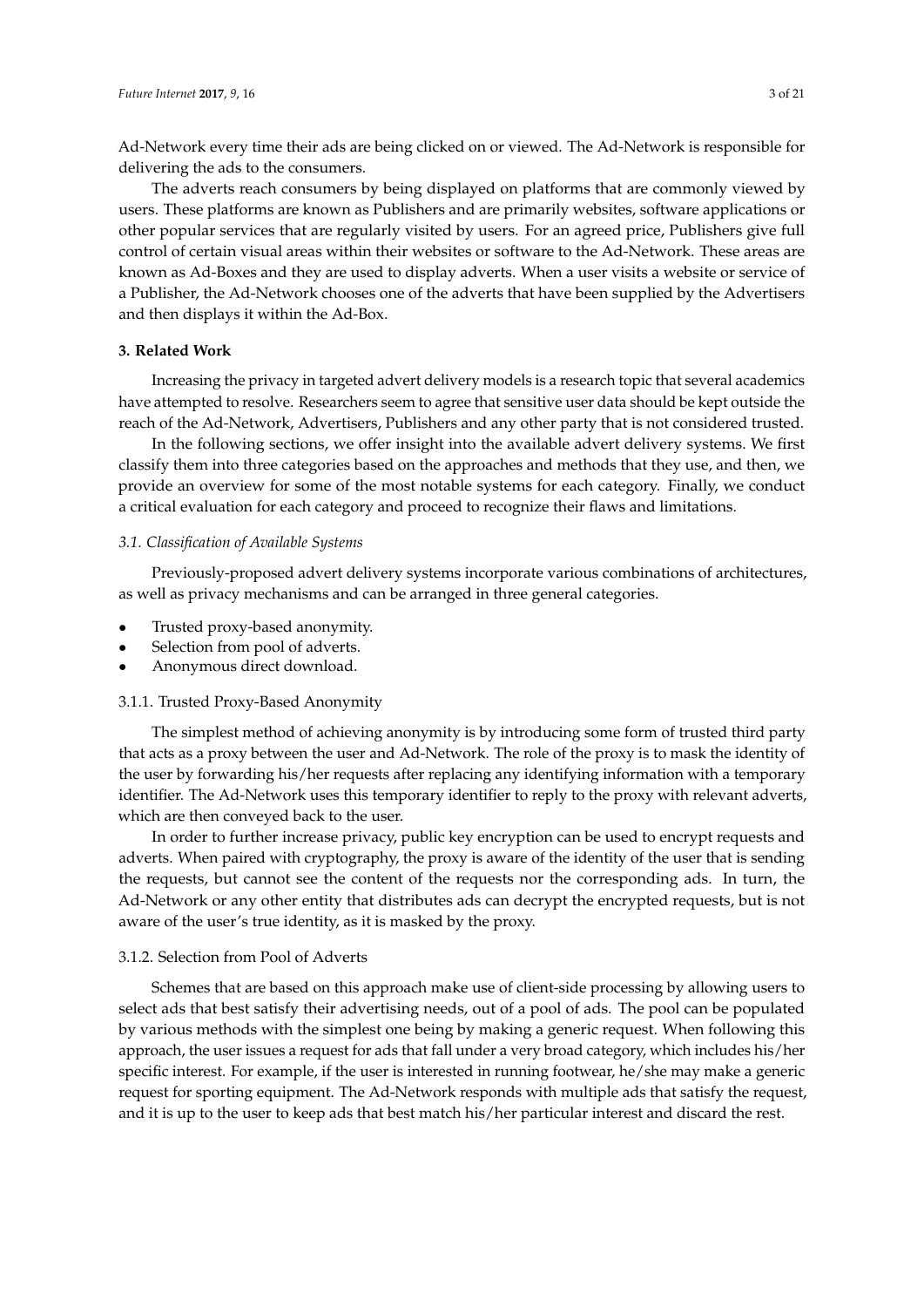A further group of proposed approaches directly download freely broadcast adverts through the use of specialized hardware and software. Advertisers store their ads at broadcasting stations that operate in publicly-accessible locations. As a user comes into proximity of these stations, his/her device downloads the available adverts. The user's device is then responsible for sorting through the collected ads and selecting the most relevant, while the rest are discarded.

Anonymity is achieved through the use of protocols that enable mobile devices to connect to the broadcasting stations without disclosing of any information that exposes the user's identity, such as username, network address or physical address. Some of these systems also enable the users to connect and exchange adverts with each other. In these systems, a user downloads ads from a broadcasting station and then he/she propagates them to other users that he/she later comes into proximity with. This extends the reach of the broadcasting stations, but it also requires a certain level of trust among the users.

#### *3.2. Literature Review*

The P2PMM-system [\[6\]](#page-19-6) relies on a trusted proxy that is referred to as the Intermediary Services Provider (ISP). The ISP is entrusted to store the sensitive information of the user and directly answer requests with adverts that it has obtained from merchants. Although the ISP has no immediate interest to expose any information to the merchants, this method assumes that the ISP can be fully trusted. Obliviad [\[7\]](#page-19-7) accomplishes a similar goal by replacing the proxy with a hardware device that is placed on the Ad-Network side. The device receives the requests from the client and then sends a number of matching ads that are obtained from the Ad-Network's database. The system accounts for click reports and maintains privacy by deploying a Private Information Retrieval (PIR) mechanism, which allows the client to access the Ad-Network's database, while preventing the Ad-Network from learning about the query and the resulting answer [\[8\]](#page-19-8). Aside from requiring additional computational power, this architecture does not guarantee that the operator of the Ad-Network will not bypass security by physically tampering with the device.

Adnostic [\[9\]](#page-20-0) composes a local interest profile that does not get disclosed to other parties. When the user visits a website, he/she is sent a number of ads that are relevant to the contextual theme of that particular website. For example, if the user visits a travel website, the ads can be for holidays to various destinations. The ad that is the most relevant according to the user's interest profile is then selected and displayed, while the rest are discarded. Although this method may be considered secure, it produces unnecessary overhead. It can also be argued that targeting is not very effective, since the ads that are sent to the user are based on a very general interest assumption. Kodialam et al. [\[10\]](#page-20-1) follow a similar approach as [\[9\]](#page-20-0). They propose a role reversal scheme where the ad providers send to the user a series of interest profiles along with a set of matching adverts. This approach may potentially be more effective than Adnostic [\[9\]](#page-20-0), since the users have a wider variety of ads to choose from. However, the generated overhead due to unused ads still degrades efficiency. Privad [\[11\]](#page-20-2) is based on the selection from an advert pool, but also incorporates a proxy. A trusted third party, the Dealer, operates between the user and the Ad-Network. The user selects a general interest category and sends it to the Ad-Network through the Dealer (proxy). Upon receiving the message, the Ad-Network uses the same path to respond with a wide variety of relevant ads. The user's device sorts through these ads and selects the most relevant to be displayed. Although this method is simple to incorporate into the existing model, it assumes the existence of a fully-trusted third party. The Dealer is also a single point of failure, and if compromised, the security of the entire system can be bypassed.

PervAd [\[12,](#page-20-3)[13\]](#page-20-4) provides personalized ads through broadcasting. Users who maintain a local interest profile can collect relevant ads as they move into proximity of customized WiFi access points. The system minimizes overhead by first sharing some contextual information about the available ads, thus allowing users to selectively download only specific content. The interest profile is specified by the user himself/herself, and the downloading process is performed anonymously. Even though this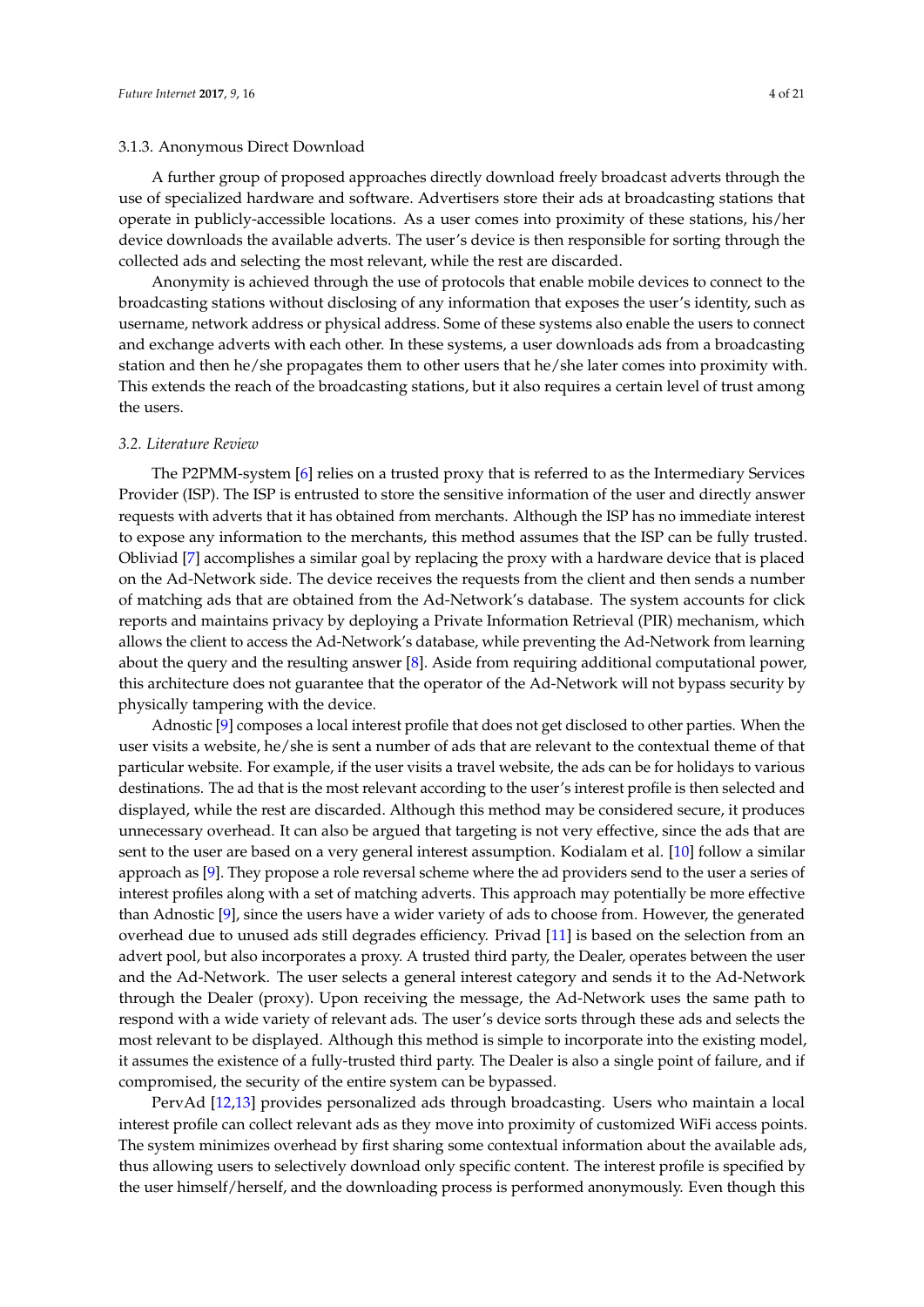method achieves a substantial level of privacy, it is highly impractical as users need to physically travel to specific locations. The schemes in [\[14](#page-20-5)[,15\]](#page-20-6) also use broadcasting, but at the same time make use of opportunistic networking. In both schemes, the users download adverts directly from local businesses. As users come into proximity, their devices connect and exchange ads based on contextual information. A mechanism for keeping track and rewarding points for interactions is also established. Although this is necessary for identifying the users who contribute the most to the system by propagating ads to others, it may also be a threat to the privacy of the system as it exposes the identity of the users, as well as their social encounters. An additional factor that the system does not account for is the presence of malicious users that may affect the integrity of the system by spreading fake ads or malware.

The Let's Meet! [\[16\]](#page-20-7) framework uses a client-server architecture which establishes a cooperation link between mobile users who share an interest for a particular offer, but may be unrelated to each other. More specifically, Let's Meet! enables consumers to take advantage of group offers by physically bringing them together in the location of a local vendor. The authors emphasize privacy and security by incorporating mechanisms that prevent the disclosure of sensitive consumer information and defend against malicious users who may launch impersonation attacks or attempt to forge offer-coupons.

### *3.3. Classification Assessment*

Our assessment of the related work is shown in Table [1.](#page-4-0) The previously-proposed systems still have certain shortcomings, which we will now analyse in more detail.

Systems that make use of a proxy can be easily incorporated into the current architecture and achieve an adequate level of privacy, without seriously reducing the effectiveness and the efficiency of the system. Regardless, such models assume the existence of a trusted or partially trusted third party that can act as the proxy. This is not entirely realistic and also creates a single point of failure that threatens the integrity of the system if compromised.

Systems that are based on the selection from a pool of adverts, maintain privacy by taking advantage of the computational capability of mobile devices. These systems do not require any trust between the participants, and depending on the method that is used to populate the pool, they can achieve a satisfactory level of privacy. Although these systems are not too difficult to introduce, they suffer greatly in terms of targeting effectiveness and resource efficiency. The information that is shared with the Ad-Network may be too generic to effectively retrieve adverts that perfectly correspond to the user's interests. A significant amount of overhead is also generated. This is due to the fact that the advert selection needs to be performed locally and also additional ads need to be downloaded and stored only to be discarded afterwards.

|                         | <b>Trusted Proxy</b> | Pool of Ads Direct Download |
|-------------------------|----------------------|-----------------------------|
| Privacy vs. Ad-Network  |                      |                             |
| Privacy vs. other users |                      |                             |
| Security vs. attacker   |                      |                             |
| Targeting effectiveness |                      |                             |
| Practicality/usability  |                      |                             |
| Resource conservation   |                      |                             |

<span id="page-4-0"></span>**Table 1.** Assessment of categories of ad-delivery systems (good: "+"; adequate: "×"; poor: "−").

Models that allow users to directly download content from broadcasting stations offer the highest level of security so far. In some of these systems, the user does not even need to share any information, and therefore, privacy is only dependent on the capability of mobile devices to connect to stations anonymously. These systems require the use of specialized equipment that may be costly or impractical to incorporate. Their effectiveness to deliver accurate content depends on the amount of information that the user shares with the station, the availability of relevant adverts and the user's ability to physically travel to the specified locations. Resource efficiency is also limited, as these models can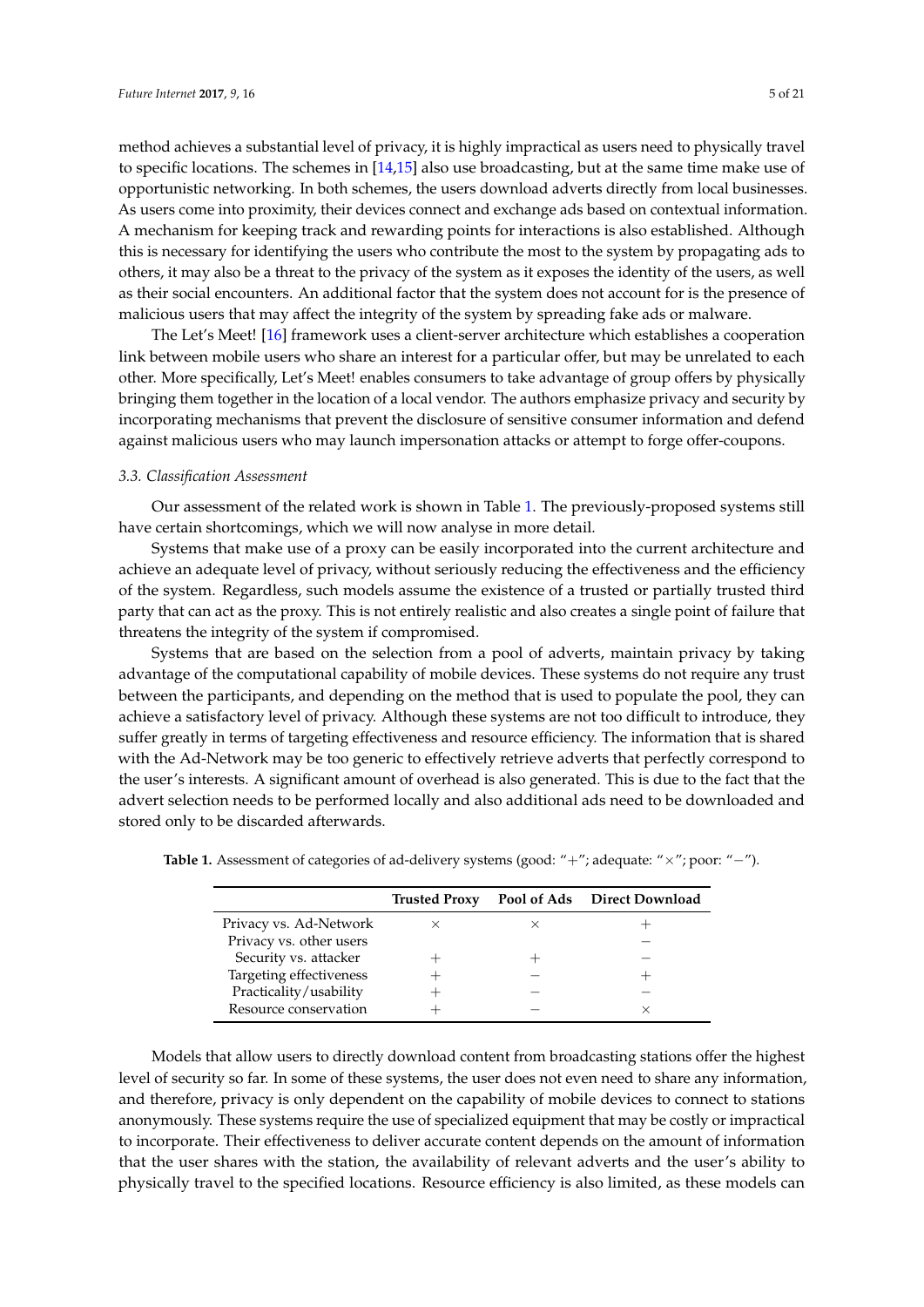be very demanding in terms of storage, processing power and battery life. When enhanced with opportunistic networking, the effectiveness of the system may increase, but this will also raise trust issues among the users. Users need strong incentives to actively participate in such systems and efficiency will be reduced even further as additional strain will be put on the mobile devices.

# <span id="page-5-0"></span>**4. Proposed System Overview**

The system that we propose is based on the traditional anonymous download architecture and also incorporates opportunistic networking. Fine-grained targeted adverts are dispatched from broadcasting stations and then are propagated across the nodes (users) of a social network. Our system improves on previous attempts, as it eliminates the need for trust among users, reduces memory and bandwidth overhead and also addresses the issue of security against impersonation and fake-ad injection attacks.

Our system is designed to be highly versatile in terms of ad-targeting and opportunistic routing. The targeting algorithm, which is the mechanism that determines the user's advertising needs, can operate independently of the rest of the system for as long as it produces an output of a standard format. The opportunistic routing algorithm that we use in this paper follows a probabilistic approach, which is inspired by PRoPHET [\[17\]](#page-20-8). However, our model is also compatible with a wide range of other opportunistic networking schemes.

#### *4.1. System Stakeholders*

Our system consists of four basic stakeholders that operate independently from each other and in accordance with their own incentives and goals. Advertisers are advertising firms that wish to promote products through advertising much like in the OBA system. Advertisers commission the services of a Broker, which is a privately owned company that generates revenue by distributing ads to consumers. The Broker delivers the adverts through a network of distributors that are called Ad-Dealers. Ad-Dealers have a physical presence in publicly accessible areas and are able to deliver adverts upon request by establishing wireless connections with the mobile devices of users. Users represent potential consumers who own smartphone devices and are targeted by advertising companies through the services they use, such as websites and free mobile apps.

The Broker is responsible for the Ad-Dealers in his/her network and therefore needs to institute some form of trusted relationship by performing background checks and signing legal agreements. Ideal to play the role of the Ad-Dealers are local entities that have the capability to install and manage advert distribution hardware in publicly-accessible locations such as malls, shops and local WiFi hotspots. The Ad-Dealers conduct their own business independently but at the same time share resources and work cooperatively under the administration of the Broker.

All of the participants operate independently and the system can easily be expanded. The Broker can recruit new Ad-Dealers by authorizing the installation and use of the required infrastructure, while new users only need to download and register the client software on their devices.

#### *4.2. Trust and Threat Model*

Advertisers are assumed to fully trust the Broker to distribute their adverts, as well as to provide them with accurate billing information. We need to point out that this assumption is not entirely realistic as the Broker has a great interest to lie to the Advertisers in order to overcharge them. As the main focus of this research is the privacy of the user, this constitutes an entirely different problem that only concerns the Advertisers and the Brokers. This problem is also present in the current OBA model and can be addressed in the future in a manner that does not affect the rest of the system.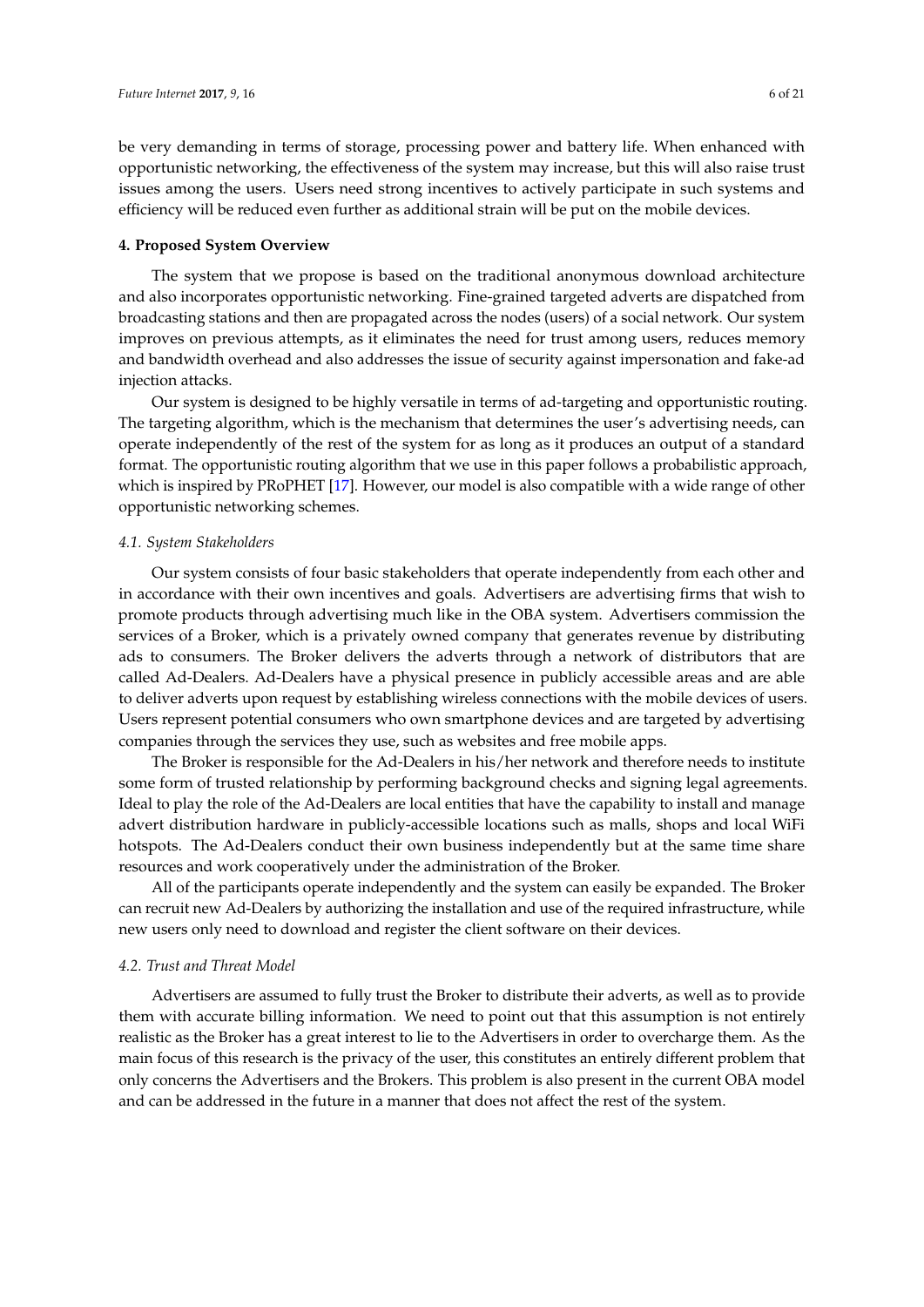The Ad-Dealers are considered by the Broker as trustworthy enough not to compromise the integrity of the system by exposing secret cryptographic keys or tampering with the infrastructure. No trust is required on behalf of the Ad-Dealers towards the Broker as he/she has no means or interest to interfere with the Ad-Dealers' business.

The Ad-Dealers, as well as the Broker are considered to be honest enough to provide relevant adverts that are not fake or malicious, but at the same time they are curious and very determined to obtain access to private data. The user can therefore trust the provided material but is not willing to expose any information that can link his/her true identity (name, address, banking information) to any specific advertising preferences.

Despite being part of the same social circle, users do not fully trust each other. A user can easily be compromised and act maliciously by revealing private information or by propagating content that is fake and harmful. Compromised users are also considered as a threat by the Broker and Ad-Dealers, as they can cause downtime or undermine the quality of service by attacking the system.

# <span id="page-6-1"></span>*4.3. Evaluation Criteria*

In consonance with the security threats that we recognize in the previous section and the shortcoming of analogous systems, we can now define a set of requirements that can serve as evaluation criteria for our system.

- User privacy against the Broker and Ad-Dealers: Neither the Broker nor his/her Ad-Dealers should be able to obtain any information that could be used to link a user's true identity to his/her advertising interests.
- User privacy against other users: Users should not have precise knowledge of the advertising interests of other users within their social circle.
- Protection from fake or harmful content: Attackers should not be able to infect the system with adverts that have not been distributed from a valid Ad-Dealer.
- Protection against impersonation attacks: Attackers should not be able to impersonate the identity of a user or an Ad-Dealer.
- Resource conservation: As mobile devices offer limited resources, the system needs to be conservative in the consumption of memory and battery power.

# <span id="page-6-0"></span>**5. Detailed System Description**

The Broker initiates the operation of the system by creating a grid of Ad-Dealers who are given access to specialized networking equipment and two public/private key pairs, one used for encryption/decryption and one for authentication. The Broker then develops the mobile client software and makes it accessible for users to download. Finally, the Broker accumulates ads from various Advertisers and forwards them to the Ad-Dealers. The ads are organized into groups based on their targeted audiences. When appearing at close proximity of an Ad-Dealer, the mobile client on a user's device can establish an anonymous connection and download ads for specific consumer interests on request. Additionally, users forward requests and adverts among themselves. When two mobile clients (users) A and B come into proximity, A sends ad requests to B. User B is responsible for collecting the relevant adverts from the Ad-Dealer by forwarding the requests and then delivering the ads back to A. The system comprises a sequence of sub-protocols that are triggered when certain events happen, e.g., when two users meet. We describe these sub-protocols and the corresponding triggers in Figure [1.](#page-7-0)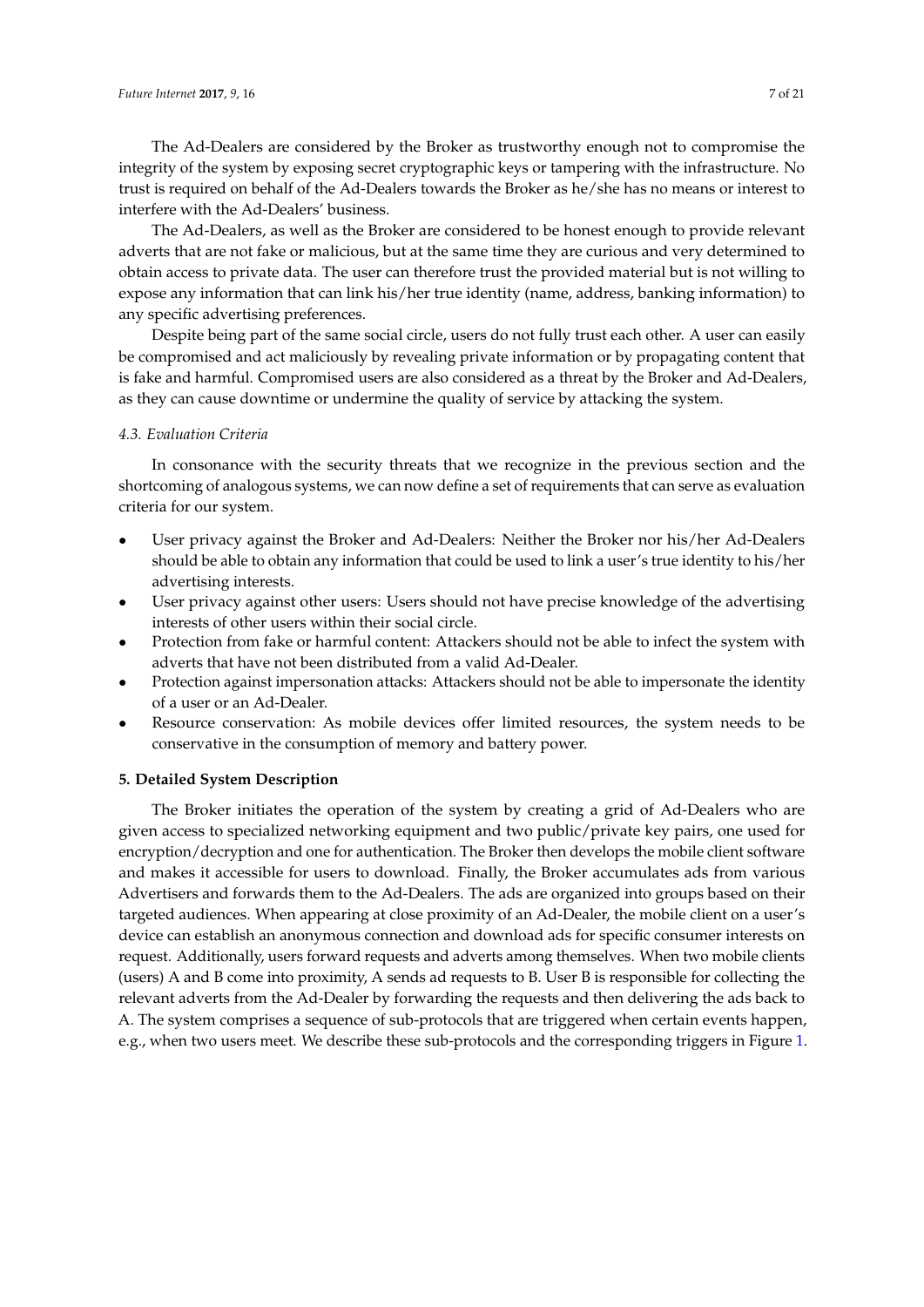#### User joins the system

- <span id="page-7-0"></span>Construction of UIP (User Interest Profile)
- Creation of ARMs (Ad Request Messages)

#### Two users meet

- Registration of new Contacts  $\bullet$
- User authentication and logging

#### **Requester meets an Agent**

- Calculation of Agent's ADM (Approximated Delivery Time)
	- UIP comparison of Requester and Agent
- **Transmission of ARMs**

# **User meets Ad-Dealer**

- Ad-Dealer authentication and logging
- **Construction of Bundles**
- Construction of ADMs (Ad Delivery Messages)

# User obtains ads

- Advert collection from Ad-Dealer
- Advert reception from Agent

**Figure 1.** System sub-protocols and their corresponding triggers.

# *5.1. User Joins the System*

# 5.1.1. Construction of UIP

Smartphones have access to a multitude of user information such as browsing logs, emails, text messages, mobile app data, GPS coordinates and data from available sensors, such as accelerometers, pedometers and heart rate monitors. By simply tapping into these resources, the client can determine the users advertising needs with much higher effectiveness than a remote observer. For example, when the device detects high physical activity while in close proximity to a park, this can be associated to an advertising interest for sporting equipment.

The user's advertising interests are represented in the form of a list that follows a standard format throughout the entire system and is termed the User's Interest Profile (UIP). Each entry of the UIP denotes a common consumer interest (automotive, technology, food and drink, etc.) and is recognized by a unique identifier, which is noted as the Interest-ID. When given the right permissions, the client associates the user's activity with specific advertising interests that can in turn be marked on the UIP in a simple binary manner where "true" represents that the user's activity matches the particular interest of the UIP and "false" that it does not. The UIP is stored locally where it can be dynamically maintained in accordance to the alterations of the users behaviour and is not accessible to anyone else.

The determination of suitable interests happens independently from the rest of the system, thus offering a great deal of versatility. Developers will be able to fine-tune the system by designing their own algorithms that can be fully compatible with the rest of the system for as long as they produce an output which follows a standard UIP format.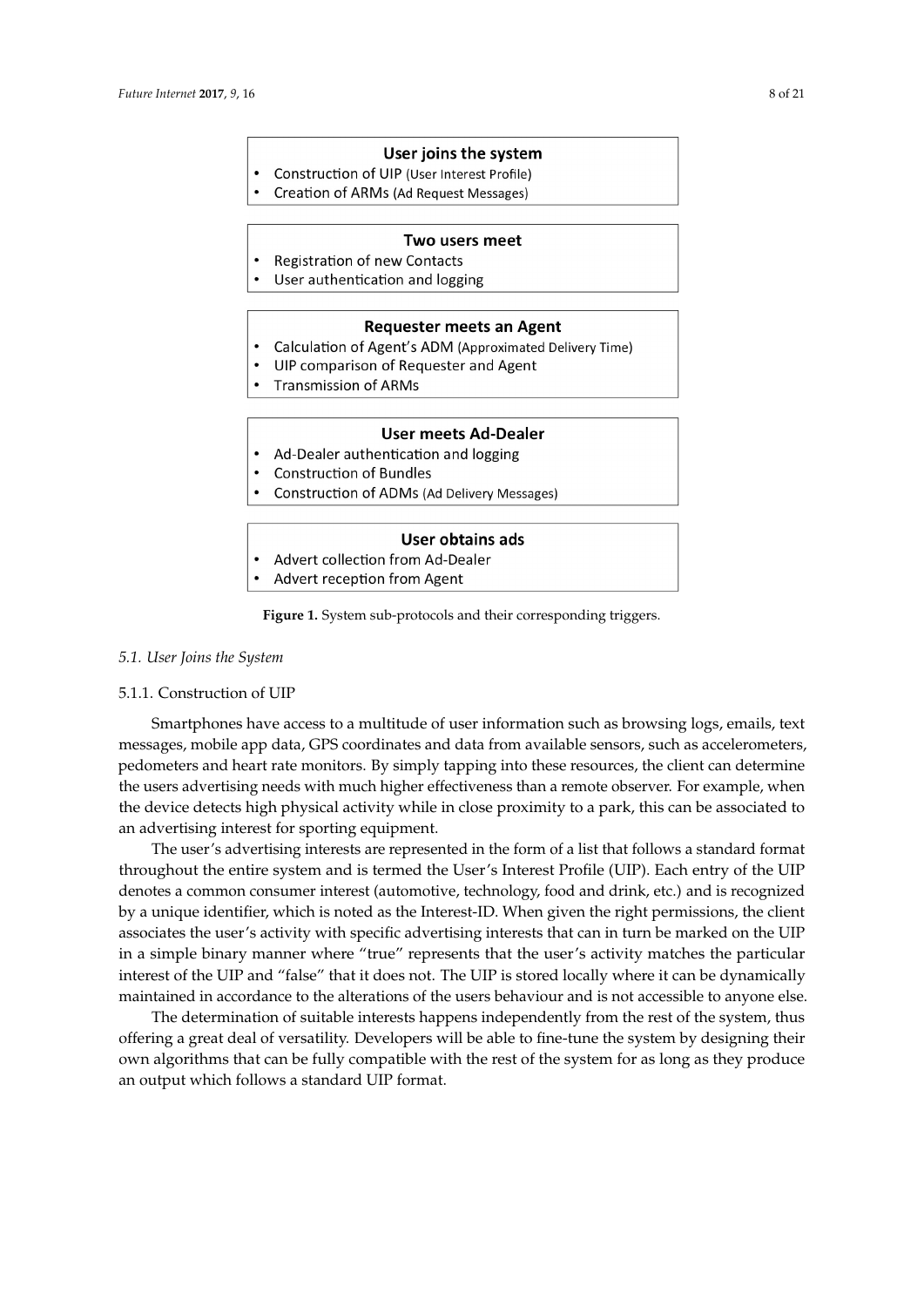#### 5.1.2. Creation of ARMs

Once the UIP has been constructed, the marked interests that have been associated with the user's activity may be used to create requests for relevant adverts while the remaining entries are ignored. The client begins by generating a cryptographic key  $K_0^{user}$ , which is then used to create multiple one-time keys  $K_i^{user}$ , which are produced with the use of a hash chain:

$$
K_i^{user} = h(K_{i-1}^{user})
$$
\n<sup>(1)</sup>

The client goes through the UIP and recovers the Interest-ID for each of the marked entries. For each of the marked interests, the client then creates an Ad Request Message (ARM), which contains the equivalent Interest-ID and a new  $K_i^{user}$ . The ARMs are then encrypted with a public key that comes pre-installed in the client and is known as the System Encryption Key (*EKSystem*). Finally, the resulting encrypted ARMs, as well as a copy of each  $K_i^{user}$  are stored for future use. Note that this operation does not need to take place in real time. We can therefore significantly preserve resources by performing it while the device is idle and preferably connected to a power source.

$$
ARM_{(ARM-ID)} = E_{EK_{System}}\left[interest - ID, K_i^{user}\right]
$$
 (2)

#### *5.2. Two Users Meet*

Mobile clients perform periodic scans (e.g., via Bluetooth or WiFi) to detect nearby Ad-Dealers and other clients. We need to note that in practice, there might be occasions where rapid encounters will be detected as two devices come in and out of range. For this reason, two encounters are considered as separate events only when a certain amount of time passes in between.

# 5.2.1. Registration of New Contacts

When two mobile devices come into proximity for the first time, both clients request a manual confirmation from the users so that they can register each other as Contacts. Registration happens by trading a unique identity number that is built within each version of the client and will from now on be simply referred to as User-ID. An out-of-band channel (SMS, QR code, email or keyboard input) is then used to exchange a pair of authentication passwords, and the meeting is logged. Alternatively, the passwords could be exchanged automatically via Bluetooth. Although this would simplify the operation, it would also create the risk of passwords being sniffed by a nearby eavesdropper. The passwords are generated automatically by a secure random string generation function (more details on this are given in Section [6.](#page-14-0)

#### 5.2.2. User Authentication and Logging

When two registered Contacts meet, their encounter is logged by both clients after the users have authenticated each other with a challenge-response password handshake.

As shown in Figure [2,](#page-9-0) the procedure begins with the two users A and B exchanging their User-IDs (*U<sup>A</sup>* and *UB*) and two random nonce challenges *R*1 and *R*2. User A hashes *R*2 concatenated with his/her password  $P_A$  and sends the result  $H_A = h(P_A, R2)$  to User B. Similarly, User B produces  $H_B = h(P_B, R1)$  and sends it to A.

Once  $H_A$  and  $H_B$  have been delivered, User A generates  $H'_B = h(P'_B, R1)$  where  $P_B'$  is his/her originally stored copy of the password that B sent when they became Contacts, while User B performs the same operation to calculate  $H'_{A} = h(P'_{A}, R2)$ . The two users can now authenticate each other by simply comparing the hash digests  $H_A$  with  $H_A'$  and  $H_B$  with  $H_B'$ .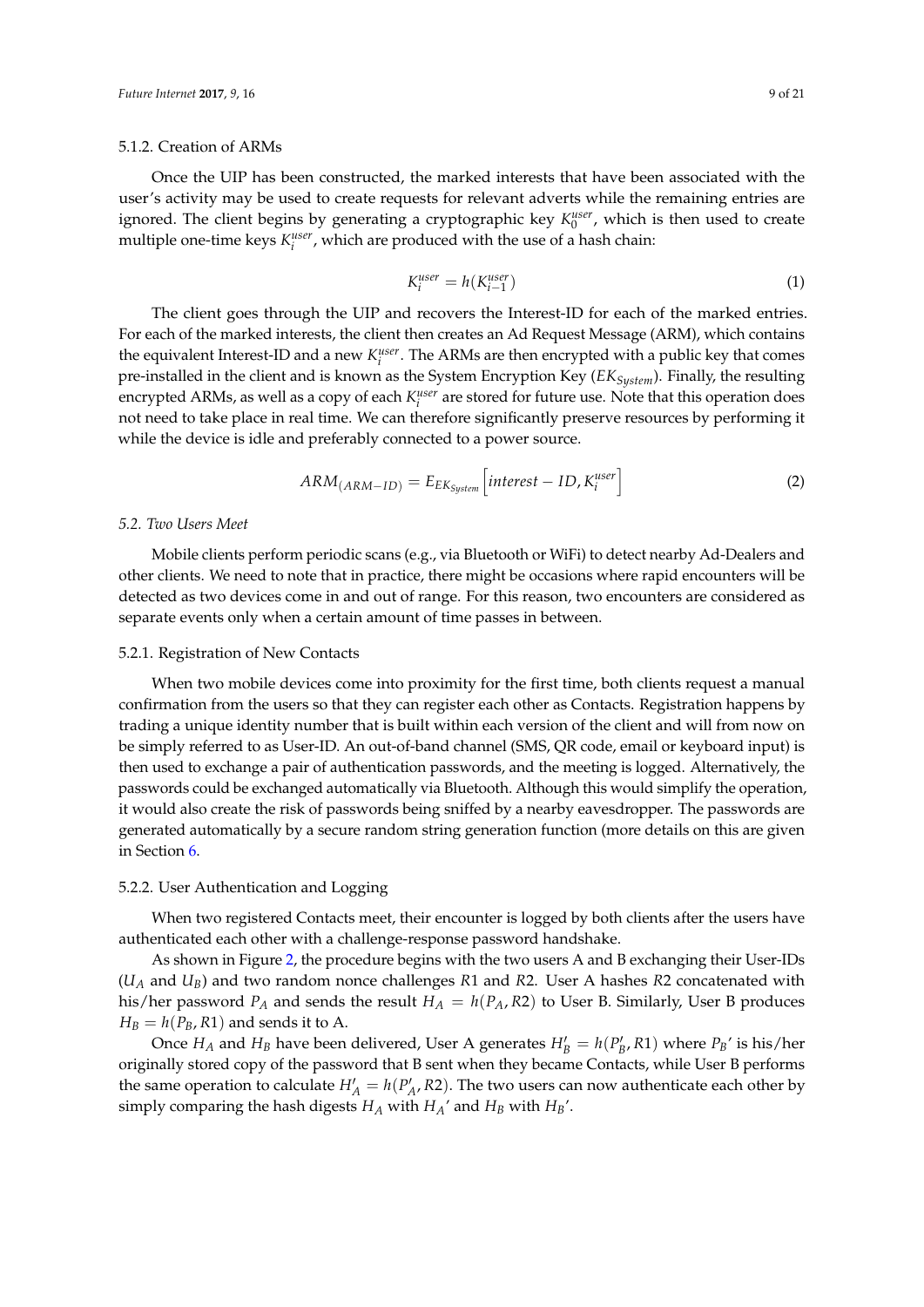<span id="page-9-0"></span>

**Figure 2.** User handshake protocol for user authentication.

# *5.3. Requester Meets an Agent*

As we explain in Section [4,](#page-5-0) adverts are propagated across the system through the use of opportunistic networking. Users download ads for their own use, but at the same time can collect ads on behalf of other users. This is highly beneficial for users that do not encounter Ad-Dealers often: such users can acquire adverts by exploiting the mobility of other users within the same social circle such as family members, friends and co-workers.

A user that ferries requests or adverts on behalf of another will from now on be called the Agent while the user who places the request will be called the Requester. The system can support Agents who ferry ads for multiple Requesters, and it can also support users who operate as both Requester and Agent (for another Requester) at the same time. However, for simplicity, we will examine the most basic scenario where two users meet and one of them plays the role of the Requester while the other serves as his/her Agent.

# 5.3.1. Calculation of Agent's DT

The opportunist network that we use operates as follows. A Requester sends ARMs to an Agent who forwards them to the Ad-Dealer when the two come within range. The Agent then receives from the Ad-Dealer ads that he/she conveys back to the Requester the next time they meet. For this scheme to be efficient, it is important that the Requester only uses the services of Agents who can deliver ads quicker than he/she would normally need to collect by himself/herself by visiting the Ad-Dealer.

The system adopts a history-based approach to determine the probability of the Requester receiving ads quicker if he/she were to use an Agent. This approach uses three metrics. The first metric is named Time To Ad-Dealer of a user (*TTAuser*), and it represents the approximate delay until the user is expected to appear again within the range of an Ad-Dealer. The *TTAuser* can be estimated by calculating the average time between successive encounters of the user with and the Ad-Dealers and subtracting from it the time that has passed since their last meeting (e.g., if the user encounters an Ad-Dealer every 24 h on average and it has been 4 h since the last encounter, then the *TTAuser* is  $TTA_{user} = 24 - 4 = 20$  h).

The second metric is the Encounter Average  $EA_{(u1,u2)}$  of two users,  $u1$  and  $u2$ , and it denotes the average meeting time between successive encounters for a pair of users. It is obvious that since both users record the same meetings,  $EA_{(u1,u2)}$  is expected to be equal to  $EA_{(u2,u1)}$ .

These two first metrics are calculated by both the Requester and the Agent with information that can be found in their own log files. The last metric is the Delivery Time of Agent (*DTAgent*) and expresses the estimated period needed for a particular Agent to deliver an ARM to an Ad-Dealer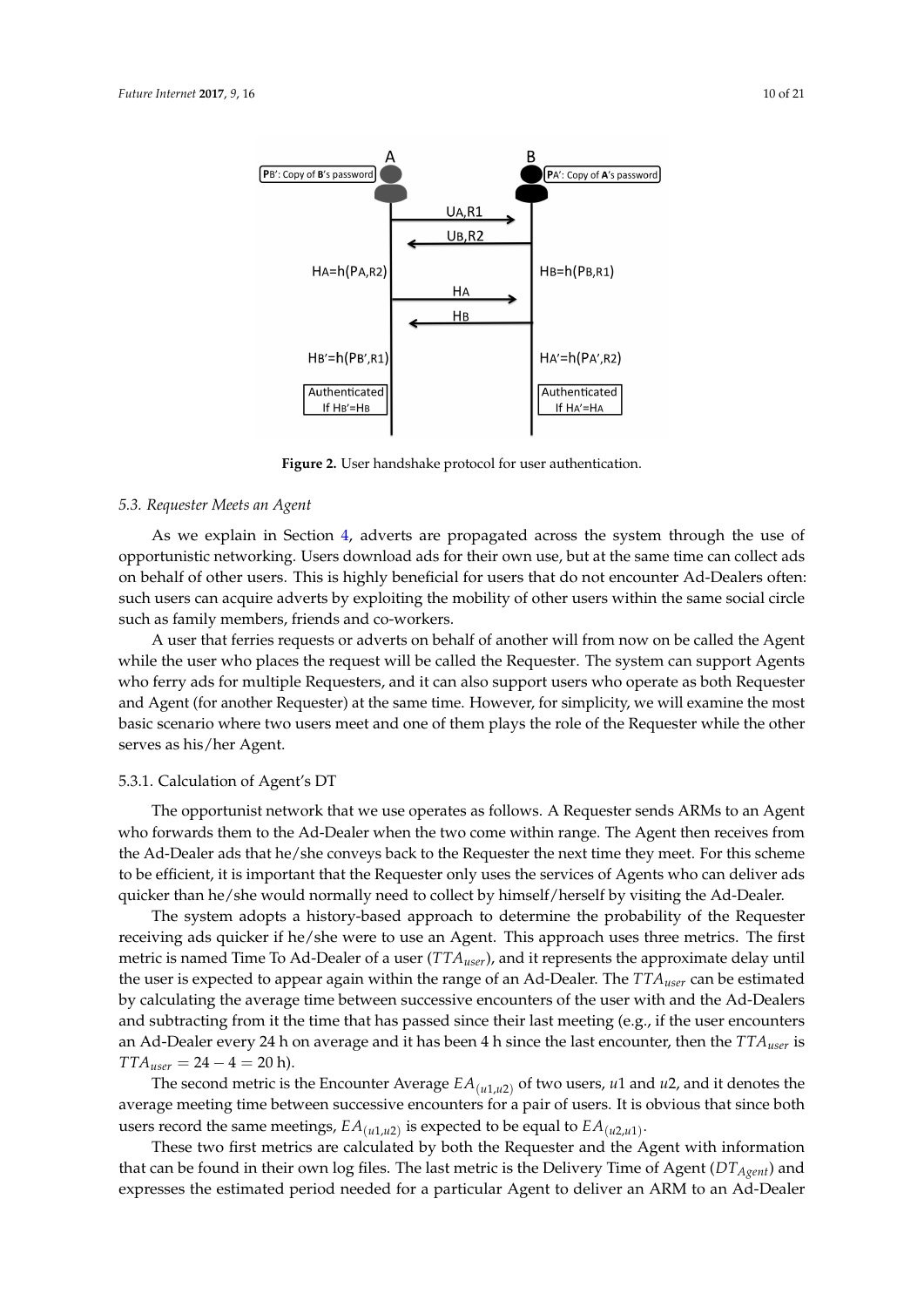and then convey back the requested advert. The *DTAgent* is calculated only by the Requester, but also requires input from the Agent. The Requester initiates the operation by sending a message to express his/her intent to request ads. The Agent who receives the message first checks his/her availability by looking at different parameters such as his/her free buffer space and then responds either with a negative or positive reply that is also accompanied with his/her *TTAAgent* and the total number of requests that he/she is willing to take.

Upon receiving the *TTAAgent*, the Requester can use it in combination with the *EA*(*Requester*,*Agent*)  $(\mathit{EA}_{(R,A)}$  for short) that he/she already possesses, to calculate an  $DT_{Agent}$ . The  $DT_{Agent}$  can be calculated as follows: if the current time is  $T_0 = 0$ , the Requester can assume that his/her future encounters with the Agent are expected to occur between intervals of time that are equal to *EA*(*R*,*A*) . We can therefore approximate the time of expected future encounters as  $T_1 = T_0 + EA_{(R,A)}$ ,  $T_2 =$  $T_1 + EA_{(R,A)}, \dots, T_n = T_{(n-1)} + EA_{(R,A)}.$ 

Delivery will occur upon one of these encounters and more specifically upon the encounter that will take place right after the Agent has visited the Ad-Dealer. The *DTAgent* is therefore equal to  $T_n > TTA_{Agent}$  when  $T_{(n-1)} < TTA_{Agent}$ . Time  $T_{(n-1)}$  is when the Requester and the Agent meet for the last time before the Agent collects ads from the Ad-Dealer; therefore, it is smaller than *TTAAgent*, which is the time that the collection is expected to take place. Time  $T<sub>n</sub>$  is the time when the Requester and the Agent first meet after the Agent has made the collection; therefore  $T_n$  is greater than  $TTA_{Agent}$ . Note that if  $EA_{(R,A)}$  is greater than  $TTA_{Agent}$ , then  $T_{(n-1)} = T_0$  and delivery is expected to occur on the following meeting  $(DT_{Agent} = T_1)$ .

In the scenario in Figure [3,](#page-10-0) an encounter between the Requester and the Agent takes place at  $T_0 = 0$ . Based on the Encounter Average  $EA_{(R,A)}$  which is 10 h, future encounters can be predicted to happen between intervals of approximately 10 h ( $T_1 = 10$ ,  $T_2 = 20$ ,  $T_3 = 30$ ). Delivery is expected to occur on the meeting that follows the Agent's visit to the Ad-Dealer that is anticipated to take place 24 h later, as per *TTAAgent*. Consequently, *DTAgent* is equal to the time of the first meeting that will take place after a period that is greater than  $TTA_{Agent}$ . The  $TTA_{Agent} = 24$ , therefore,  $DT_{Agent} = T_3 = 30$  $(T_3 > TTA_{Agent})$  as the previous encounter  $T_2 = 20$  is less than  $TTA_{Agent}$ .

<span id="page-10-0"></span>

**Figure 3.** Calculation of *DTAgent* (Agent's Delivery Time).

The Requester is now able to decide whether or not to use the services of that particular Agent by comparing the Agent's *DTAgent* with the average time that it takes him/her to collect adverts, i.e., his/her own *TTARequester*. In this particular scenario, the Requester visits the Ad-Dealer between average time intervals  $TTA_{Requester} = 60$  h, which is significantly more than the Agent's  $DT_{Agent} = 30$ .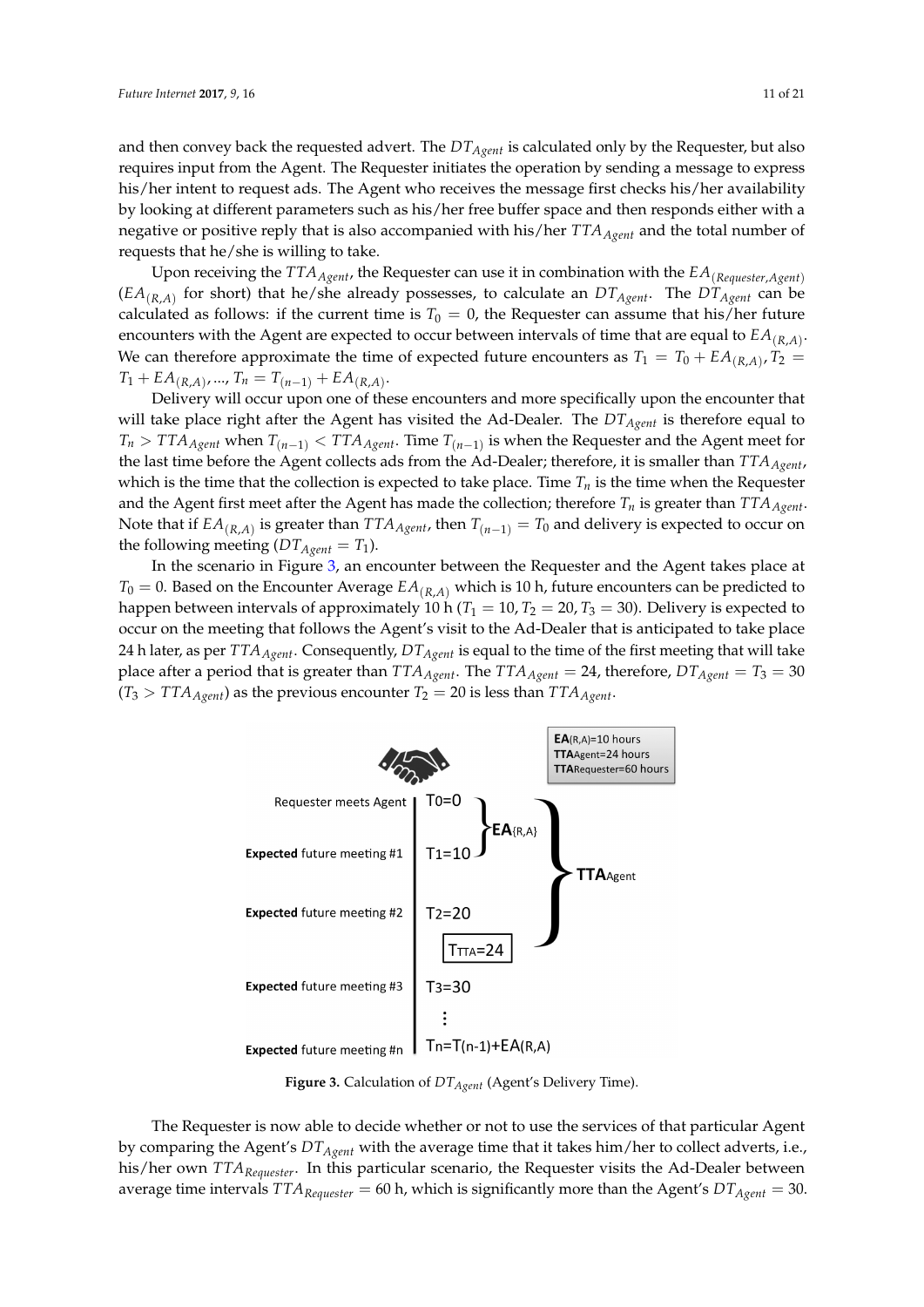Based on this observation, the Requester can deduce that it is within his/her best interest to send his/her requests through that Agent.

#### 5.3.2. UIP Comparison of Requester and Agent

If the Requester decides to use the services of the Agent, he/she then may select a number of specific interests that he/she will request adverts for. In an effort to minimize bandwidth and memory overhead, the Requester attempts to give priority to adverts that the Agent is also interested in. This way, a single advert can be downloaded and viewed by both users.

Interest commonalities could be easily identified by openly comparing the UIPs of the two users, but this would also mean that the users would need to expose their advertising interests to each other. To maintain privacy, the system implements a probability-based UIP comparison mechanism. This mechanism enables the Requester to select some of his/her interests which have a high probability of also being shared with the Agent, but still prevents both of them from learning each other's exact interests.

The UIP, which includes both marked and unmarked interests, is first split into smaller groups of entries, and each of the groups is given a unique name (A, B, C, etc.). The number and size of the groups is determined by the system administrator who is the Broker, and it can vary depending on the total size of the supported UIP, which determines the number of different interests categories that are supported by the system. The size of the groups is a compromise between accuracy and privacy as smaller groups will produce more accurate results while larger groups make it more difficult for a curious Agent to determine the Requester's exact interests. The Agent then composes a list with the group names in descending order based on the number of marked interests in each group and sends it to the Requester. For example, the interest profile UIP that is shown in Figure [4](#page-11-0) consists of 50 marked or unmarked interests that are divided into five groups (A, B, C, D and E) with a total of 10 entries in each group. If the Agent were to have the most marked interests in Group C followed by D, then E, A and, finally, B, then his/her composed list L1 would be as  $L1 = [C, D, E, A, B]$ .

Upon receiving L1, the Requester follows the same procedure with his/her own *U IPRequester* in order to produce  $L_2 = [B,A,C,D,E]$ . The Requester can now select a group by simultaneously going through the items in both lists from the top ranked to the bottom ranked until he/she finds a group in L2 that has the same or higher ranking in L1. More specifically, the Requester will begin by comparing the top ranked groups in each list (Group C in L1 and Group B in L2). If they do not match, he/she will then compare the top two items of each list and so forth.

In our particular example, the first comparison will be between  $L1' = [C]$  and  $L2' = [B]$ . As a match is not found, the second comparison will take place between  $L1' = [C,D]$  and  $L2' = [B,A]$  that also does not produce a match. The third comparison will be between  $L1' = [C, D, E]$  and  $L2' = [B, A, C]$  to which the system will identify the leading group to be C, as it has the third highest ranking in L2 and the top ranking in L1. Note that if we had  $L1' = [A,B]$  and  $L2' = [B,A]$ , then the leading group would have been A, as we always select the common item that has the highest ranking in the Agent's list L1.

<span id="page-11-0"></span>

**Figure 4.** Example of algorithm for User's Interest Profile (UIP) comparison.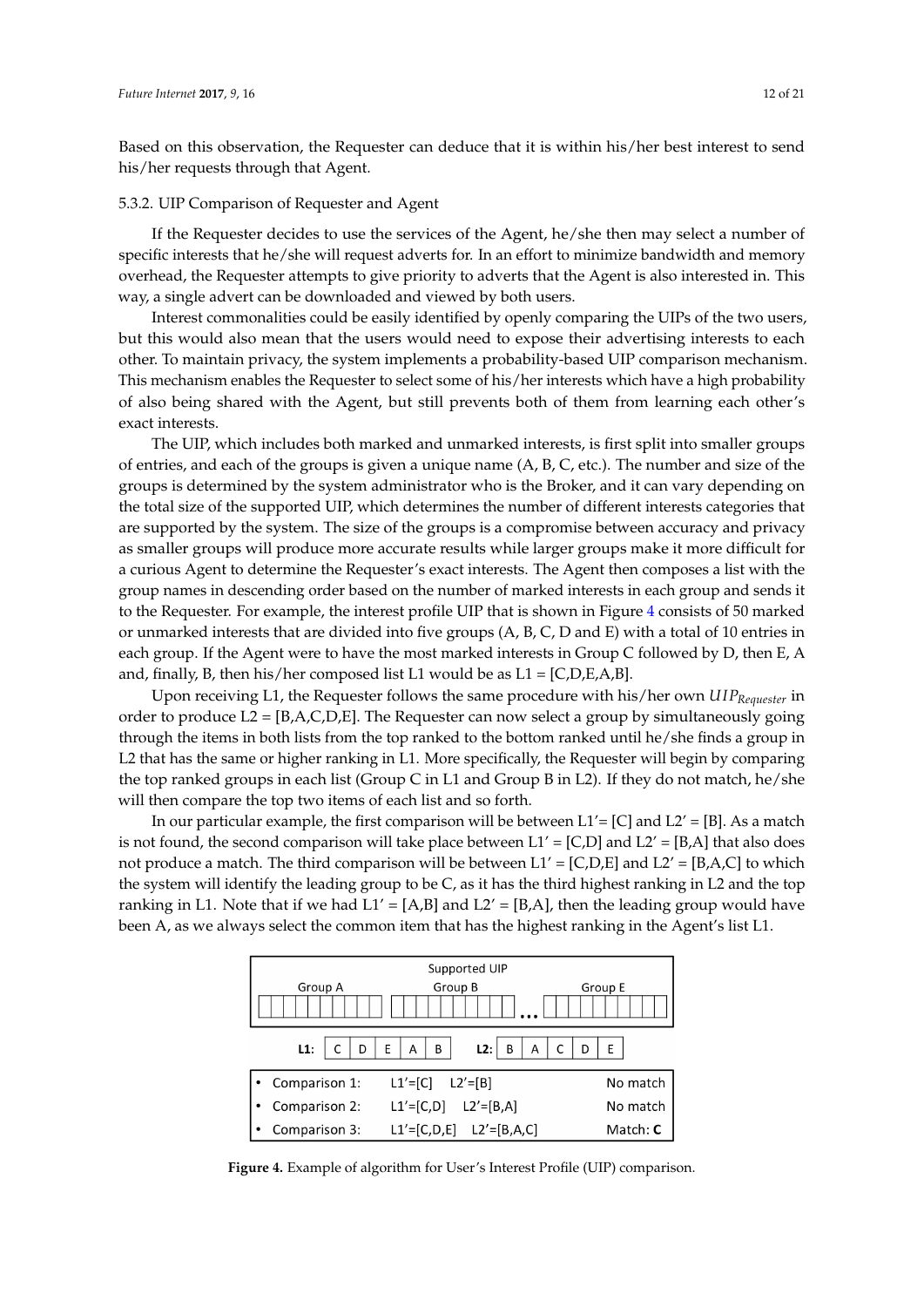Once the leading group has been identified, the Requester picks *N* marked interests from that group. *N* is sent to the Requester by the Agent and is the number of requests that the Agent is willing to accept. Should *N* be greater than the total number of marked interests that the Requester has in the leading group (Group C), then the Requester would continue the algorithm until he/she finds a second group and supplements the remaining interests from there.

## 5.3.3. Transmission of ARMs

After the Requester has determined which interests to request adverts for, he/she retrieves the corresponding ARMs. Recall that ARMs and the matching keys  $K_i^{user}$  have already been composed and stored in memory. The ARMs are labelled with a unique identifier that is called the ARM-ID, and they are ultimately sent to the Agent. Finally, the Requester places his/her copy of the ARMs and  $K_i^{user}$ alongside the ARM-IDs, the User-ID of the Agent and a timestamp on a separate queue of pending requests and waits for the requester to return with the requested adverts.

# *5.4. User Meets Ad-Dealer*

Ad-Dealers can dispatch adverts to users within their proximity over anonymous connections through the use of specialized networking equipment, which is similar to that being used in [\[10,](#page-20-1)[14\]](#page-20-5), which we assume is secure.

# 5.4.1. Ad-Dealer Authentication and Logging

<span id="page-12-0"></span>Before logging their encounter with an Ad-Dealer, users must authenticate the Ad-Dealer. Installed within the user's client is an additional asymmetric verification (public) key *Kauth*, which is the same for all clients, and it is used just for authenticating Ad-Dealers. The matching signing (private) key *Ksign* is given by the Broker to the Ad-Dealers. As shown in Figure [5,](#page-12-0) users authenticate an Ad-Dealer by sending a random nonce *R*, which the Ad-dealer must sign with *Ksign*. Since *Ksign* is kept secret among the Ad-Dealers, authentication can be achieved by attempting to verify the signature on the signed *R* with the use of the *Kauth*.



**Figure 5.** AD-Dealer authentication protocol.

#### 5.4.2. Construction of Bundles and ADMs

After authentication has been successful, the users may log their encounter with the Ad-Dealer and proceed to forward to him/her both the ARMs they constructed themselves, as well as those they received from their Requesters. The AD-Dealer then decrypts the ARMs with *DKSystem* and fetches adverts for the requested interests. Depending on availability, each particular interests may be matched to one or multiple ads.

Since the Requester's ARMs are selected after a profile comparison with the Agent, it is to be expected that both users may have multiple requests for the same ads. A significant amount of memory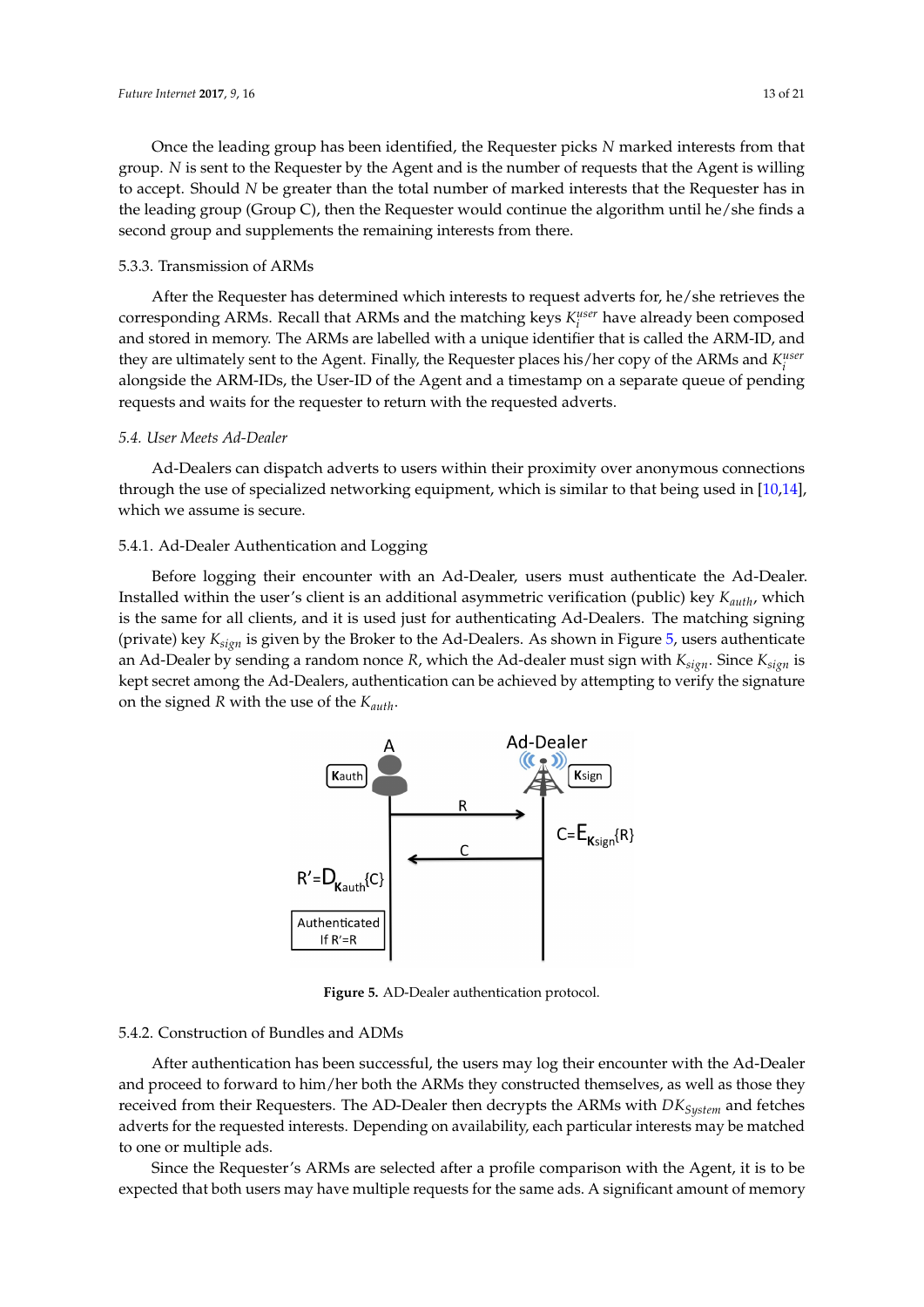and bandwidth can therefore be conserved by distributing these adverts as a single copy that is addressed to both users. However, this would expose each other's interests and essentially defeat the purpose of performing a private profile comparison in the first place.

Our system bypasses this problem by deploying a novel protocol that enables multiple users to share access to the same ads while preventing them from knowing which ads are being shared. Specifically, the Agent and the Requester are able to view the same encrypted ads, but neither of them can learn what ads are being viewed by the other.

The Ad-Dealer initially encrypts each of the requested adverts with a different asymmetric encryption key *EKAD i* (Encryption Key of advert *i*) of his/her own choosing. The encrypted ads are then stamped with a unique AD-ID number, and they are organized into a sequence of groups that are called Bundles.

The Bundles are composed in such a way that shared ads, i.e., ads that are addressed to multiple users, are mixed with ads that are addressed to the respective users individually. In our particular case, where we only have two users, the Agent and the Requester, a Bundle, which contains a shared ad *AD*(*Agent*,*Requester*) (*AD*(*A*,*R*) for short), also contains some ads that are addressed only to the Agent  $(AD^1_{(A)},AD^2_{(A)}),$  as well as some ads that are addressed only to the Requester  $(AD^1_{(R)},AD^2_{(R)}).$  Under no circumstances should we have a Bundle that contains only shared ads or a mix of shared ads and ads that are addressed to one of the users, but no ads that are addressed to the other user. The reasons for this become evident later on when we evaluate the privacy of the system.

Once the Bundles have been composed, the Ad-Dealer creates Advert Delivery Messages (ADMs) for every one of the ARMs that he/she received. The ADMs are intended as responses to the ARMs and contain three pieces of information: (1) the AD-IDs of the adverts that relate to interest of a particular ARM, (2) the cryptographic keys  $DK_i^{AD}$  (Decryption Key of advert *i*) that can be used to decrypt them (the ads have been encrypted with the corresponding  $EK_i^{AD}$ ) and (3) the sequence number of the Bundles in which the adverts are enclosed (note that multiple ads for a single interest may not necessarily be sent in the same Bundle).

Recall that every ARM is labelled with a unique ARM-ID, and it contains a user-generated encryption key  $K_i^{user}$ . Each respective ADM is therefore encrypted with the corresponding  $K_i^{user}$ , and the resulting ciphertext is labelled with the matching ARM-ID before being sent to the Agent along with all the Bundles of encrypted adverts.

$$
ADM_{ARM-ID} = E_{K_i^{user}}\Big[AD - ID, DK_i^{AD}, BUNDLE_{(n)}\Big]
$$
\n(3)

#### *5.5. User Obtains Ads*

# 5.5.1. Advert Collection from Ad-Dealer

Upon obtaining the ADMs from the Ad-Dealer, the user can use  $K_i^{Agent}$  $i$ <sup>t</sup> is<sup>the</sup> to decrypt the ones that are addressed to him/her, i.e., the ADMs that have the same labels as his/her ARMs. The user can now use the information that was contained in each ADM to locate his/her adverts within the appropriate Bundles and then decrypt them with the  $DK_i^{AD}$  that were also contained in the ADM. If the user operates as an Agent, he/she stores the remaining encrypted ADMs that are not addressed to him until he/she gets the chance to deliver them. These are the ADMs that have the same labels as ARMs that he/she forwarded on behalf of a Requester.

#### 5.5.2. Advert Reception through an Agent

When the Agent encounters the Requester after a collection has been made and after the two users have authenticated each other and logged the meeting, the Requester sends an inquiry about the state of the order to which the Agent can respond by transferring the remaining encrypted ADMs. The Requester decrypts the ADMs and obtains the AD-IDs of his/her requested adverts, the sequence numbers of the Bundles they are located in and the  $DK_i^{AD}$  keys that can be used to decrypt them. The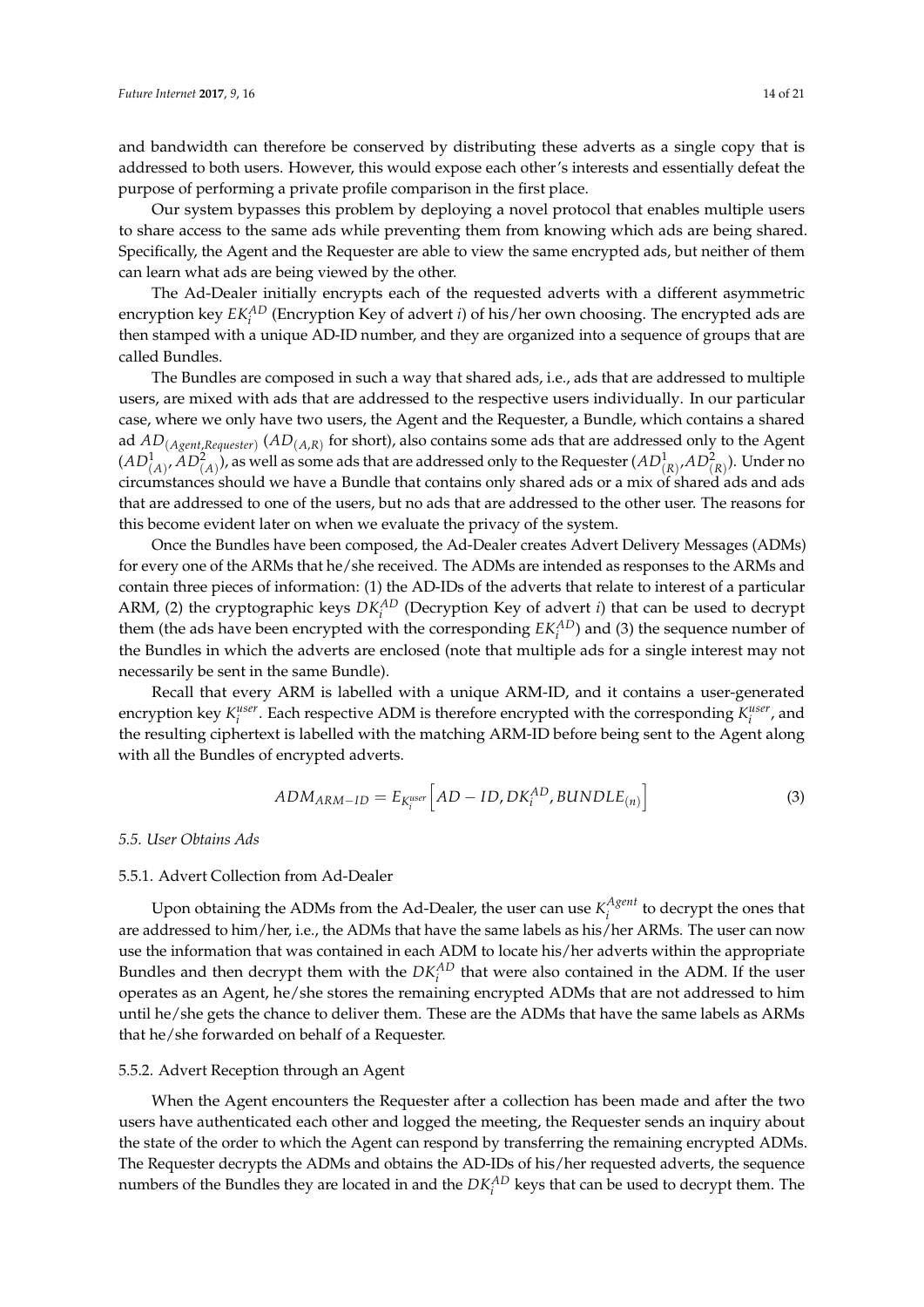Requester can now ask for the specific Bundles, locate his/her ads and then decrypt them. Once the process has been deemed successful, the Requester stores the adverts for future viewing and removes the corresponding ARMs and  $K_i^{user}$  from his/her queue of pending requests, where they were placed when the request was made. In the event that an Agent fails to deliver after a certain period of time has passed that is determined by the Requester, then the Requester may reinstate the ARMs from his/her queue of pending requests and proceed to forward them to a different Agent.

# <span id="page-14-0"></span>**6. Evaluation**

We evaluate our system by performing a direct security comparison to the relevant work. In Section [3,](#page-2-0) we examine the currently available systems and identify security risks and shortcomings. The identified shortcomings are taken into account in Section [4.3](#page-6-1) where we define a set of operational requirements that will serve as evaluation criteria for our system. For our evaluation, we first determine certain threat scenarios under which the current models would fail to meet our requirements and then use the same scenarios to examine the performance of our own system.

#### *6.1. User Privacy against Other Parties (Broker and Ad-Dealers)*

Similarly to the architectures that are described in [\[11,](#page-20-2)[18\]](#page-20-9), which we assume as secure, our model enables users to establish anonymous connections with a broadcasting station and download content without exposing any identifying information. From that perspective, our system offers a very similar level of protection, as the Ad-Dealer and Broker have no means of obtaining any information that may reveal the user's physical identity, such as username, email and home IP address.

The main difference of our system is that users are also downloading content on behalf of others within their social network. The content is encrypted, and therefore, our system requires the transmission of cryptographic keys, which provides to the Ad-Dealer additional information about the users. The use of cryptography may therefore have implications on privacy, which we will now proceed to examine.

Recall that every ARM that is sent to the Ad-Dealer contains a user-generated key  $K_i^{user}$  that is later used by the Ad-Dealer to encrypt the corresponding ADM. Furthermore, the keys are produced by a hash chain where  $K_i^{user} = h(K_{i-1}^{user})$ . We assume that the Ad-Dealer has no way of obtaining the original key  $K_0^{user}$ , which was computed by the user, but knows which hash function  $h()$  is used.

Based on this knowledge, the Ad-Dealer can obtain  $K_i^{user}$  out of one ARM and then replicate the hash chain in order to compute all consecutive keys  $K_{i+1}^{user}$ ,  $K_{i+2}^{user}$ , etc. without knowing  $K_0^{user}$ . This means that the Ad-Dealer can identify ARMs that contain subsequent keys, and from that, he/she may deduce that they have all been created by the same user even if they are sent through multiple Agents and at different time instants. Therefore, the key can be used as an identifier to profile the users. However, this does not compromise privacy to a significant extent as the Ad-Dealer still has no means of learning the user's physical identity. This threat can be minimized if the user changes  $K_0^{user}$  very frequently, but this will require the consumption of additional processing power.

One more aspect that needs to be considered is the fact that the Ad-Dealer is also able to infer information about the social interactions of users and, more specifically, the affiliations between Requesters and Agents. For as long as the identities of the users are kept private, this also has minimal implication to privacy, but we do need to consider the possibility of this not always being the case. Should the Ad-Dealer find a way to uncover the true identities of users, then not only can he/she associate it with their advertising interests, but he/she will also learn about their social connections with each other.

The only way of achieving this is by compromising the software client that runs on the user's mobile device. Broker interference with the client would be classified as malicious behaviour; hence, it is out of scope in our case, as we assume an honest-but-curious Broker. Even if the Broker were malicious, tampering with the software would be easily detected and would have serious legal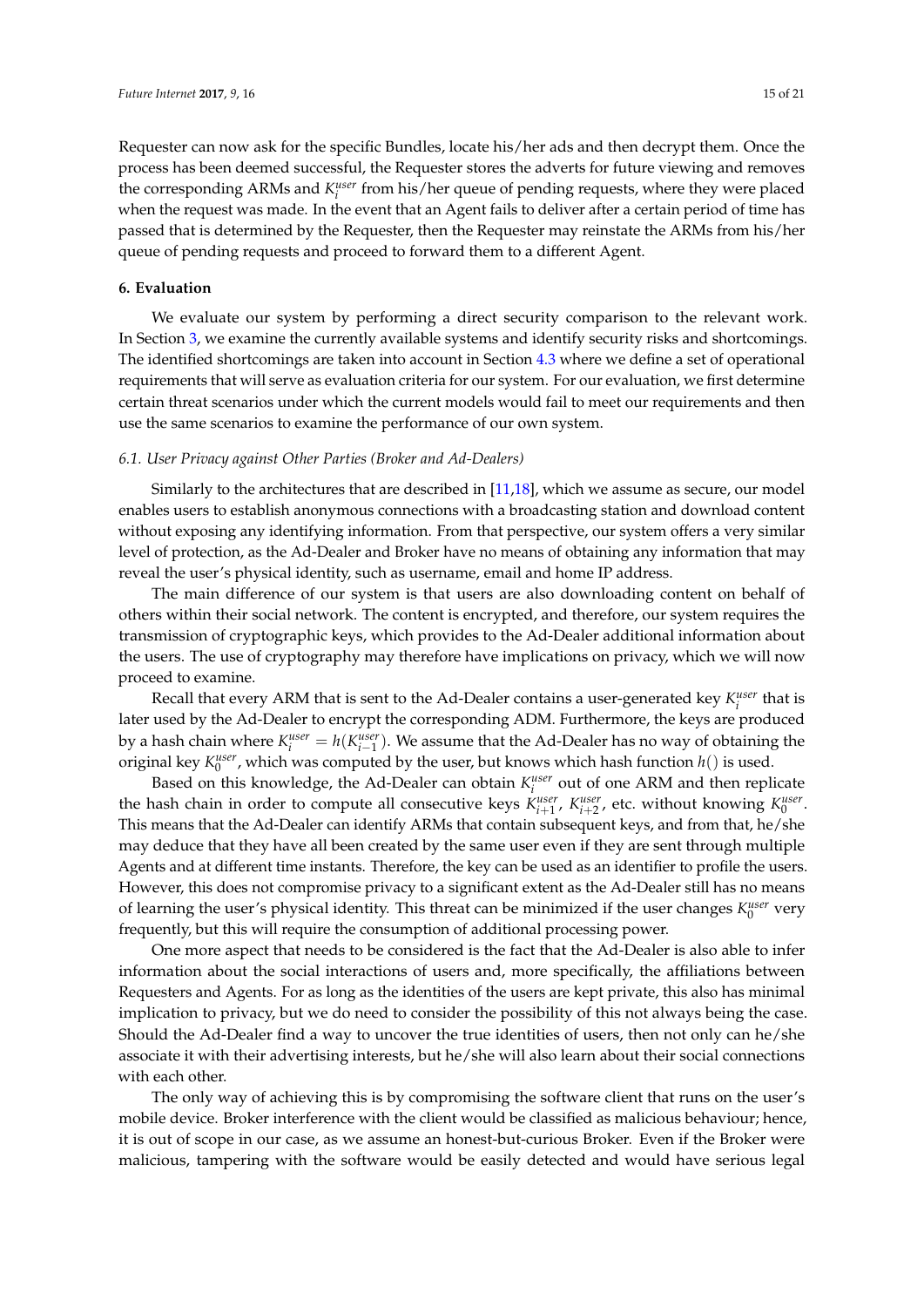implications. The integrity of the software can be certified by an independent authority such as the developer of the platform it operates on (iOS, Android, Windows mobile).

#### *6.2. User Privacy against Other Users*

As adverts are conveyed between peers within a social network, privacy among users is the prime concern that has been mainly dismissed in previously proposed systems. Note that an interaction between two users can be divided into four phases that will now be scrutinized separately.

# 6.2.1. Requester and Agent Compare UIPs

During the initial phase, a potential Requester and an Agent perform a comparison of their respective interest profiles (UIPs). Recall that the UIP is first separated into groups of entries, and the Agent discloses the group names in descending order based on the number of marked interests he/she has in each group. At this point, the Requester can infer that the Agent has more interests in a high-ranking group than a low-ranked one, but he/she is still completely oblivious to what these interests are or even how many they are. The Agent can assume that the Requester's selection will most likely be from a high-ranking group. Other than this trivial knowledge, the users do not learn any more information about each other's interests, and we can therefore conclude that privacy is preserved.

### 6.2.2. Agent Receives ARMs from Requester

As has already been stated, ARMs are encrypted with the *EKSystem* (System Encryption Key) and, therefore, cannot be read by the Agent, who has no knowledge of the corresponding decryption key *DKSystem*. Recall that ARMs contain an Interest-ID, which is unique for the entire system and known to all users, but also contain a key  $K_i^{user}$ , which is generated by the user. This essentially means that any two ARMs that contain the same Interest-ID are highly unlikely to produce the same cryptograms as the  $K_i^{user}$  is also included as part of the plaintext. An encrypted ARM is therefore secure as it would be infeasible for an attacker to guess its content by comparing it to other encrypted ARMs that he/she creates himself/herself (chosen plaintext attack).

#### 6.2.3. Agent Collects Ads

When appearing within the proximity of an Ad-Dealer, the Agent forwards all of his/her stored ARMs, including his/her own. The Ad-Dealer fetches the requested adverts, encrypts them with different keys of his/her own choosing and he/she organizes them in Bundles. For every ARM, the Ad-Dealer then creates an ADM (Advert Delivery Message), which contains information that will allow the recipient to locate his/her ads within the appropriate Bundle and decrypt them. Finally, the ADMs are encrypted with  $K_i^{user}$  and sent back to the Agent. The Agent is able to decrypt the ADMs that are responses to his/her own ARMs, since he/she knows  $K_i^{Agent}$  $\sum_{i}^{n}$ , but the Requester's ADMs remain private as the Agent cannot decrypt them without knowing the *K Requester i* .

## 6.2.4. Agent Delivers Ads

Upon meeting the Agent, the Requester first receives his/her ADMs. Then, he/she asks for the Bundles where his/her ads are stored based on the information he/she obtains from the ADMs. Finally, he/she recovers his/her ads, which can either be ads that are meant just for him/her or shared ads, i.e., ads that are addressed to multiple users.

Recall that shared ads are placed within Bundles in such a way that they are mixed with other ads which are addressed to the respective users individually.

Ads that are addressed to only one user, either the Agent of the Requester, remain completely private from the other user who cannot decrypt them without having the appropriate decryption key *DKAD i* , which can only be obtained from an ADM. However, the shared ads can be read by both users,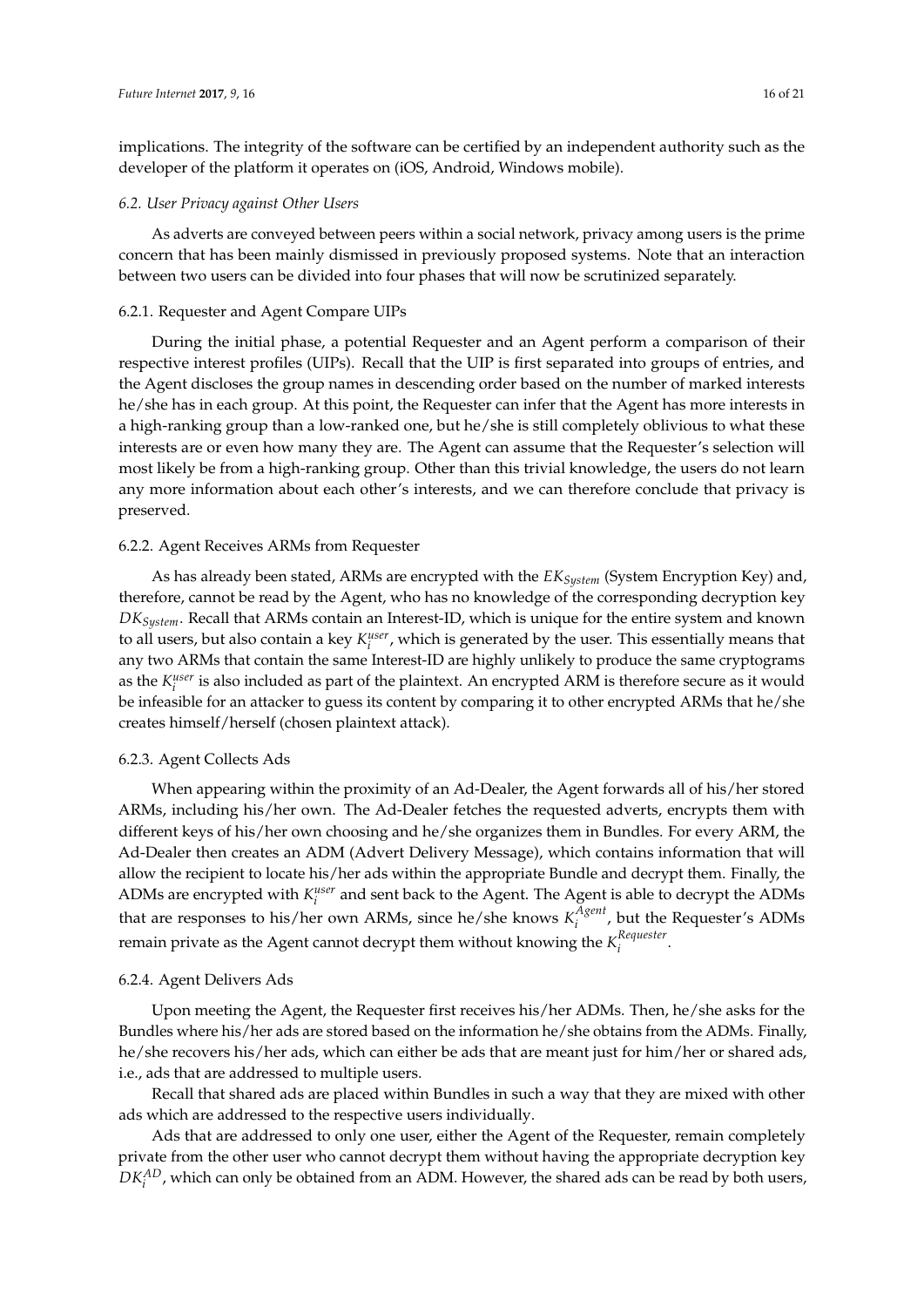and therefore, if one of the users is able to identify which of the ads within a Bundle are shared, he/she will immediately learn the interests of the other user.

Upon receiving a Bundle, the Requester has no means of identifying the shared ads, as they are mixed with the other ads, and therefore, the privacy of the Agent and the privacy of other Requesters who use the same Agent are preserved.

From the Agent's perspective, when the Requester asks for a specific Bundle, then the Agent can assume there is a possibility that some of the ads within the Bundle may be shared. Despite this, the Agent has no way of being absolutely certain of that possibility, as the Requester may be asking for the Bundle just because he/she wants to obtain his/her own ads, which are individually addressed ads that are not visible to the Agent.

If the demanded Bundle were to include no individually-addressed ads for the Requester, the entire content of the Bundle would be visible to the Agent. Then, the Agent would have been able to infer that at least one of the contained ads is shared and that would put the Requester's privacy at risk. For this reason, the Ad-Dealer composes Bundles is such a way that this is never the case. Even in the extreme scenario where the exact same ARMs were sent by both users and, therefore, all of the ads can be shared, the Ad-Dealer prevents this from happening by supplementing additional ads.

One last possibility we need to consider is that a user acts completely maliciously by fabricating his/her UIP, i.e., he/she carefully composes his/her UIP in such a way that only specific interests are marked. A malicious Requester would pose no threat for an Agent as the former does not obtain any information that would enable him/her to identify the shared adverts within a Bundle even if the Requester's UIP is fabricated. A malicious Agent, however, may threaten the privacy of a Requester by employing a fabricated UIP.

Consider a scenario where a malicious Agent engages in a profile comparison with a potential Requester by listing the groups of his/her UIP in order  $L = [A,B,C,D,E]$ , and the Requester sends him/her two ARMs. At this point, the Agent may assume that it is highly likely that the ARMs are referring to interests that can be found in one of the high-ranked groups, such as A or B. The Agent then composes *ARM*(*x*) for a specific interest *x*, which can be found in one of his/her highly-ranked groups, such as Group A. Afterwards, he/she creates multiple additional ARMs for more interests that belong to low-ranking groups (e.g., Group E or D) and then sends all of them to the Ad-Dealer. If *ARM*(*x*) is the same as one of the two ARMs that were sent by the Requester, the Ad-Dealer will retrieve a single shared advert and address it to both users. The Ad-Dealer will also fetch additional adverts for the Requester's second ARM, as well as for the remaining ARMs of the Agent. Since both the Requester and the Agent have at least one individually-addressed advert, the Ad-Dealer can compose all of the ads into a single Bundle and send it back to the Agent. When receiving the Bundle, the Agent should be able to access all of the contained ads except for one: the advert that was requested by the Requester, but not by himself/herself. Based on the fact that the Requester has sent two ARMs, the Agent can infer that within the Bundle, there is one shared advert.

Recall that during the profile comparison operation, the Requester was manipulated into selecting interests out of high-ranking groups (Group A or B), but the Agent requested only advert *x* out of these groups and all his/her remaining ARM were deliberately selected from low-ranking groups. Based on this, the Agent can deduce that the shared advert concerns interest X.

This type of attack is highly impractical as it is only limited to one interest at a time and cannot work when the Requester sends a larger number of ARMs and the Ad-Dealer responds to each of them with multiple ads that are composed into different Bundles. We can therefore conclude that this attack has a very small chance of being successful, and even when it succeeds, the effects on the Requester's privacy are not very severe.

## *6.3. Protection from Malicious Content*

The spread of fake or harmful content is a serious threat that is not addressed by previously-proposed advert distribution systems that make use of opportunistic technologies. As data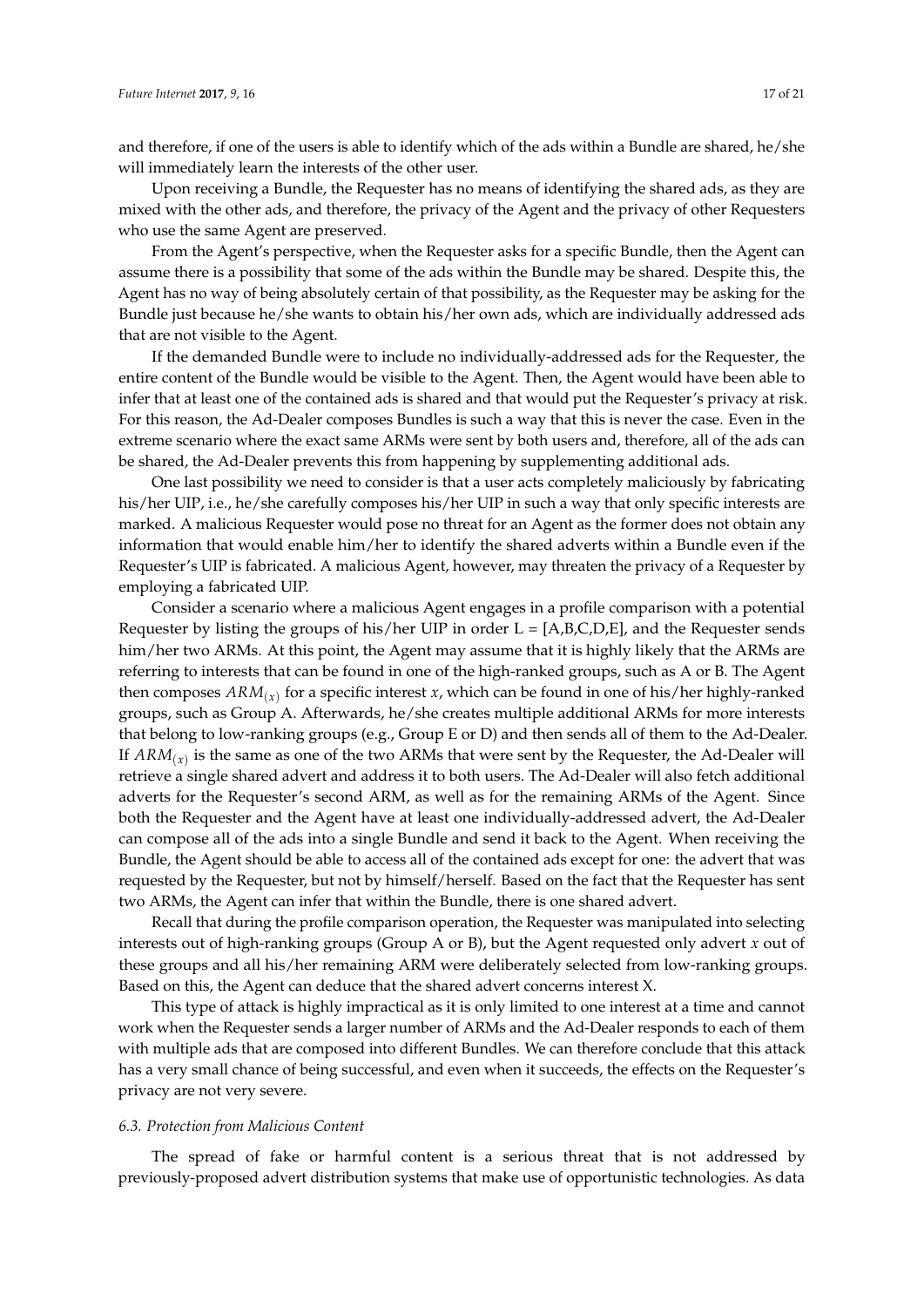are propagated through temporary connections among peers, a malicious Agent could easily replace an advert with his/her own content before forwarding it. Our system overcomes this threat through the use of cryptography on both the ARMs, as well as the ads themselves. As previously stated in Section [5,](#page-6-0) ARMs are encrypted with  $EK_{System}$ , ads are encrypted with  $EK_i^{AD}$  and the corresponding  $DK_i^{AD}$  is composed into an ADM, which is encrypted with  $K_i^{user}$ .

In order for an attacker to replace an advert within a Bundle, he/she would need to encrypt the new malicious advert with the same  $EK_Z^{AD}$ , which he/she does not have. If the attacker were to simply use a new encryption key *EKAttacker* that he/she generates himself/herself, the other users would not be able to decrypt the malicious advert since they do not have the corresponding decryption key *DKAttacker*. For this attack to work, the attacker would first need to create a new ADM that contains the appropriate  $DK_{Attacker}$ , and then, the new ADM would need to be encrypted with  $K_i^{user}$ . Obtaining  $K_i^{user}$  however is impossible, as it is enclosed in the ARM that has been encrypted with  $EK_{System}$  and can therefore only be accessed by the Ad-Dealer who knows *DKSystem*.

One last possibility that needs to be considered is that of the user being tricked into creating ARMs that are not encrypted with *EKSystem*. Since *EKSystem* is installed within the client software, this could only be possible if the attacker managed to compromise the user's mobile device. If the attacker were to have access to the user's client, then this attack would be trivial since the attacker could easily bypass the system by simply replacing the locally stored adverts. We can therefore conclude that for as long as  $DK_{System}$  and  $EK^{AD}_{i}$  are kept secret, it is infeasible for anyone other than an Ad-Dealer to send encrypted adverts to users.

#### *6.4. Protection from Impersonation Attacks*

A malicious user can launch an attack against the system by impersonating the identity of a legitimate system stakeholder, either a user or an Ad-Dealer. The four possible scenarios that may accrue from such an attack are the following.

- Victim is a user and the Attacker impersonates one of his/her Contacts (that is not an Agent or a Requester).
- Victim is a Requester and the Attacker impersonates his/her Agent
- Victim is an Agent and the Attacker impersonates his/her Requester
- Victim is an Agent and the Attacker impersonates the Ad-Dealer

In the first scenario, the attacker tricks a user U1 into registering a fake encounter with one of his/her Contacts U2. This would alter the Encounter Average  $EA_{(U1,U2)}$  of the two users and in turn interfere with the correct operation of the opportunistic routing algorithm.

In the scenario where the attacker impersonates an Agent there are two cases. In the first case, the victim is a potential Requester, i.e., a user who has not yet made a request, who is manipulated into sending ARMs to the attacker. The attacker would still be unable to read the encrypted ARMs, but this would also result in the requests being lost. In the second case, the victim is already a Requester, i.e., the victim has placed a request and is waiting for ads. If this happens, the Requester may be tricked into downloading data, such as fake ADMs and Bundles, that have not been sent by a legitimate Ad-Dealer.

In the third scenario, the attacker impersonates the Requester, after the request has been made, to an Agent who is tricked into sending to the attacker the adverts (ADMs and Bundles) that are meant for the real Requester. After completing the delivery, the Agent (victim) will have no reason to keep the ADMs, which will be discarded. This will result in a denial of service for the real Requester, who will not be able to obtain his/her adverts when the actual meeting between him and the Agent takes place.

These first three scenarios are prevented with the use of password-based mutual authentication. The authentication protocol uses a standard challenge-response handshake that is assumed to be secure as long as the passwords are not leaked. The original exchange of passwords happens through an out-of-band channel (e.g., manual input, QR code, text) which is very difficult for an attacker to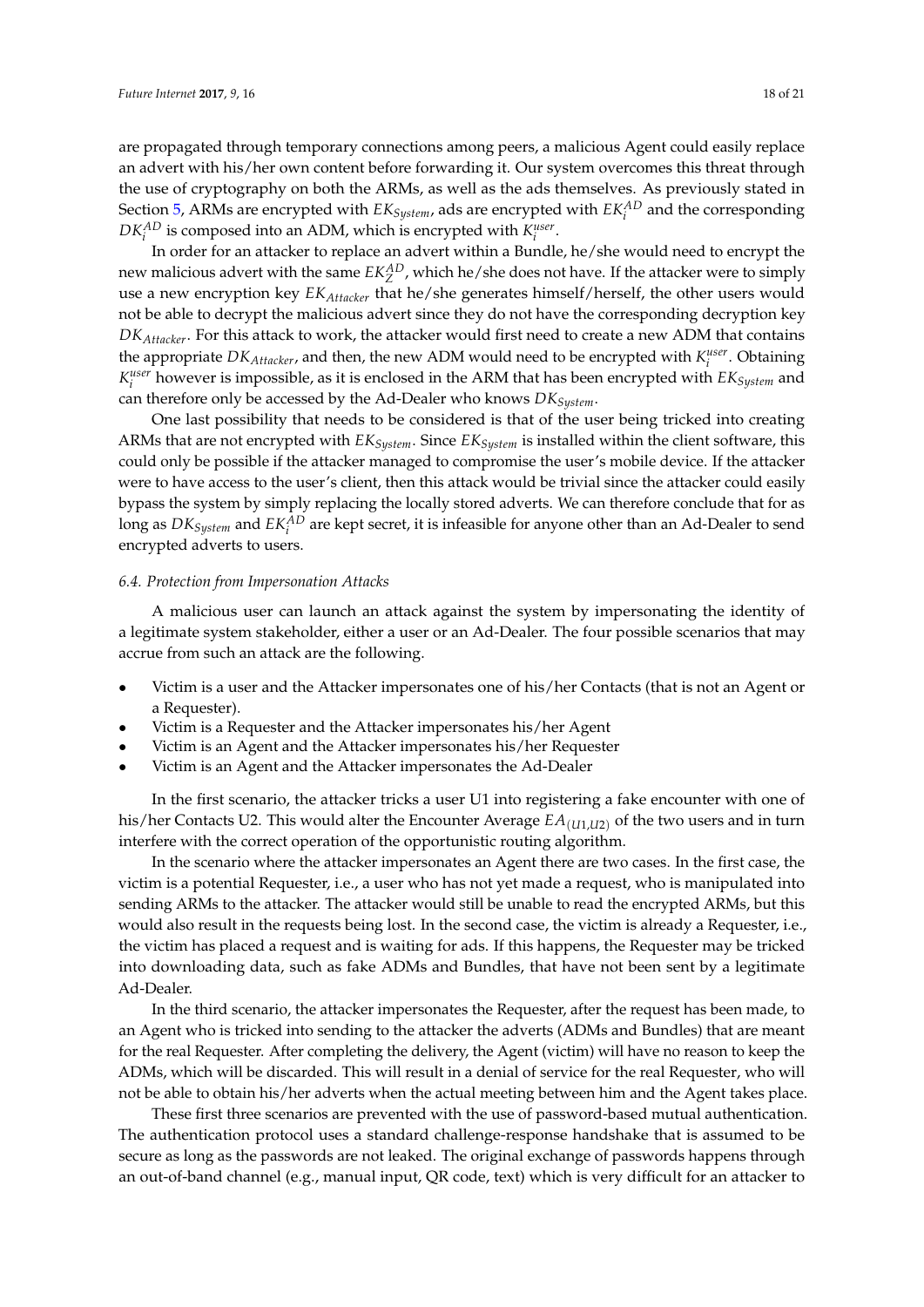eavesdrop on. Although the passwords are generated automatically by a random function within the client, we assume that they cannot be guessed by an attacker, as the function may include several sources of randomness from the user's device, such as memory usage, time or signal strength.

For our final scenario, the attacker impersonates the identity of an Ad-Dealer. Nearby Agents would be deceived into sending to the attacker their ARMs. The ARMs are encrypted and the attacker would not be able to use them, nor would he/she be able to send back any malicious content. However, the ARMs could potentially be lost, which would result in failure to deliver on behalf of the Agent. Agents avoid this attack by authenticating the Ad-Dealer with the use of digital signatures. The Agent sends a random nonce that the Ad-Dealer is asked to encrypt with the *Ksign* and can be verified with the *Kauth*. We need to note that this creates a threat for the Ad-Dealer being tricked into signing something else other than a user's nonce. However, this would serve no purpose since the Ad-Dealer's signature is used only for this operation.

#### *6.5. Resource Conservation*

Wasting of resources is a typical problem of opportunistic networking schemes as multiple copies of the same data exist across the network. Consider a simple example where an Agent receives three different encrypted requests from Requesters R1, R2 and R3 and all of them are for the same advert. When visiting the Ad-Dealer, the Agent would need to collect three copies of the same advert, each copy encrypted with a different key for each Requester. This increases overhead on the Agent side who needs to download and store excess data.

Our system reduces this overhead by taking advantage of the multicast nature of advert delivery as the same advert is relevant for multiple consumers. Instead of circulating multiple copies of the same advert to different users, we are able to spread a single copy that is addressed to multiple recipients. What is innovative about our design is that we achieve this without compromising privacy, as we have already demonstrated in previous sections.

Interest commonalities are expected to emerge naturally among social groups who share the same demographics (age, religion, nationality, etc.) [\[19\]](#page-20-10). To further enhance this effect, our system attempts to identify specific shared interests by comparing the user's UIPs. Although it may be counter-intuitive, our aim here is not to achieve complete accuracy. A completely accurate discovery of common interests could compromise privacy among Agents and Requesters. The probabilistic approach that we follow preserves privacy, but at the same time, increases the chances of a randomly selected interest being shared by two users.

This is better illustrated in a simple example. Consider a scenario where a potential Requester wishes to place a request to an Agent. The Agent's interest profile UIP consists of 30 entries out of a total of 100 interests that are supported by the system. This means that if the requester were to perform a random selection, he/she would have a 30% chance of selecting one of the Agent's interests. When we apply our algorithm, the profile is segmented into five groups of twenty interests. The groups are then ranked into descending order which the highest ranked containing 15 interests, the second highest 10, the third five and the two remaining groups containing zero. This enables the Requester to effectively focus his/her priorities on the higher ranked groups and ignore the rest. This would give him a 75% chance of success for the top ranked group, 50% for the second highest ranked group and 25% for the third.

Naturally, these numbers will vary depending on how sparsely the Agent's interests are spread across the UIP. The total number and size of the groups can be altered depending on the number of supported interests and the desired level of accuracy. In addition to this, the groups can potentially be composed based on logical criteria, e.g., each group containing interests that are relevant to specific types of consumers. For example, a group may include interests that are commonly associated with male consumers while another group will include interests that are common among females. This is very similar to the profiling method that is currently used by advertising companies and will result in greater accumulation of marked entries within specific groups. However, in order to maintain privacy,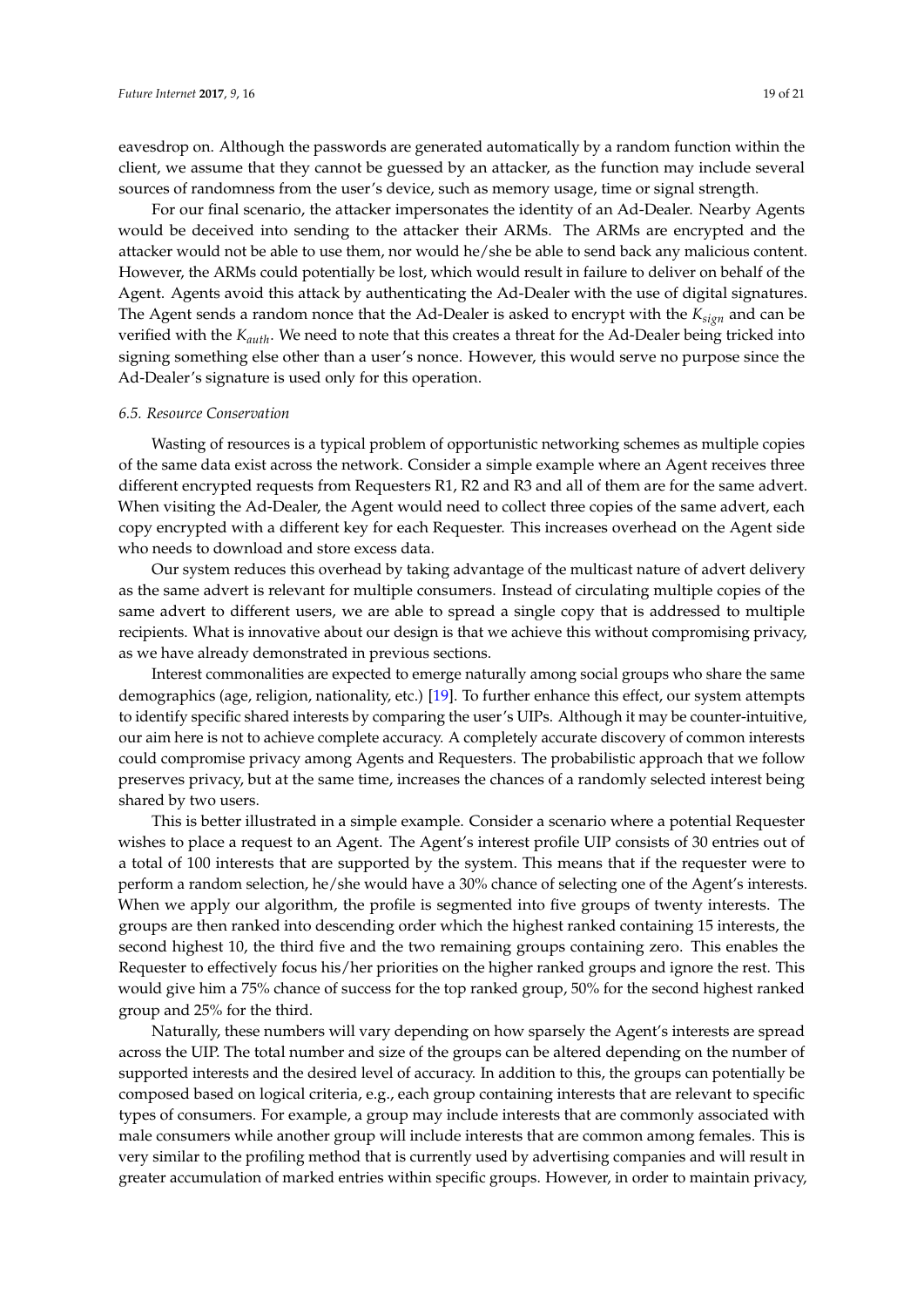the groups need to be created based on criteria that do not expose any information that the Requester and Agent do not already know about each other. This may include demographic information that is very generic such as gender, age and nationality.

# <span id="page-19-4"></span>**7. Conclusions and Future Work**

In this paper, we present an advert distribution system, which combines ad-broadcasting (anonymous download of ads from broadcasting stations) with opportunistic networks. We first classify and scrutinize relevant systems in terms of privacy, security, targeting effectiveness and practicality and then recognize their shortcomings. For our evaluation, we use the identified shortcomings of relevant systems in order to examine the effectiveness of our own system under different threat scenarios. Our evaluation shows that our system achieves a greater level of privacy by eliminating the need for trust among users, which are nodes of the opportunistic network, and at the same time, reduces memory and bandwidth overhead by allowing multiple users to share access to the same ads without compromising their privacy. Counter to previous models, our system considers the possibility of malicious activity and effectively prevents the spread of fake ads from a rogue node, as well as impersonation attacks.

We are currently in the development stage of a working prototype, which will enable us to experimentally assess the delivery performance and the resource efficiency of our model, including memory footprint and impact on battery. Additionally, we intend to incorporate a secure click-report mechanism that will prevent fraud against the Advertisers, eliminate the need for a Broker and, at the same time, work as a reward system, which will provide incentives for the participation of Agents and Ad-Dealers.

**Author Contributions:** Stylianos Mamais, security design and manuscript preparation. George Theodorakopoulos, initial idea, suggestions on cryptography.

**Conflicts of Interest:** The authors declare no conflict of interest.

#### **References**

- <span id="page-19-0"></span>1. eMarketer. Mobile to Account for More than Half of Digital Ad Spending in 2015. Available online: [https:](https://www.emarketer.com/Article/Mobile-Account-More-than-Half-of-Digital-Ad-Spending-2015/1012930) [//www.emarketer.com/Article/Mobile-Account-More-than-Half-of-Digital-Ad-Spending-2015/1012930](https://www.emarketer.com/Article/Mobile-Account-More-than-Half-of-Digital-Ad-Spending-2015/1012930) (accessed on 18 January 2017).
- <span id="page-19-1"></span>2. The Guardian. UK Mobile Ad Spend 'To Overtake Print and TV'. Available online: [https://www.theguardian.](https://www.theguardian.com/media/2015/sep/30/mobile-advertising-spend-print-tv-emarketer) [com/media/2015/sep/30/mobile-advertising-spend-print-tv-emarketer](https://www.theguardian.com/media/2015/sep/30/mobile-advertising-spend-print-tv-emarketer) (accessed on 18 January 2017).
- <span id="page-19-2"></span>3. Yan, J.; Liu, N.; Wang, G.; Zhang, W.; Jiang, Y.; Chen, Z. How much can behavioural targeting help online advertising? In Proceedings of the 18th International Conference on World Wide Web, Madrid, Spain, 20–24 April 2009; pp. 261–270.
- <span id="page-19-3"></span>4. Purcell K.; Brenner J.; Rainie L. Pew Research Center: Search Engine Use 2012. Available online: [http:](http://www.pewinternet.org/2012/03/09/search-engine-use-2012/) [//www.pewinternet.org/2012/03/09/search-engine-use-2012/](http://www.pewinternet.org/2012/03/09/search-engine-use-2012/) (accessed on 18 January 2017).
- <span id="page-19-5"></span>5. Federal Trade Commission (FTC). FTC Staff Report: Self-Regulatory Principles For Online Behavioural Advertising: Tracking, Targeting, and Technology. Available online: https://www.ftc.gov/sites/default/files/ documents/reports/federal-trade-commission-staff-report-self-regulatory-principles-online-behavioural-advertising /p085400behavadreport.pdf (accessed on 18 January 2017).
- <span id="page-19-6"></span>6. Sun, Y.; Ji, G. Privacy preserving in personalized mobile marketing. In *Active Media Technology: 6th International Conference, AMT 2010, Toronto, Canada, August 28–30, 2010 Proceedings*; Springer: New York, NY, USA, 2010; pp. 538–545.
- <span id="page-19-7"></span>7. Backes, M.; Kate, A.; Maffei, M.; Pecina, K. Obliviad: Provably secure and practical online behavioural advertising. In Proceedings of the 2012 IEEE Symposium on Security and Privacy, San Francisco, CA, USA, 21–23 May 2012; pp. 257–271.
- <span id="page-19-8"></span>8. Chor, B.; Goldreich, O.; Kushilevitz, E.; Sudan, M. Private information retrieval. In Proceedings of the IEEE 36th Annual Symposium on Foundations of Computer Science, Milwaukee, WI, USA, 23–25 October 1995; pp. 41–50.